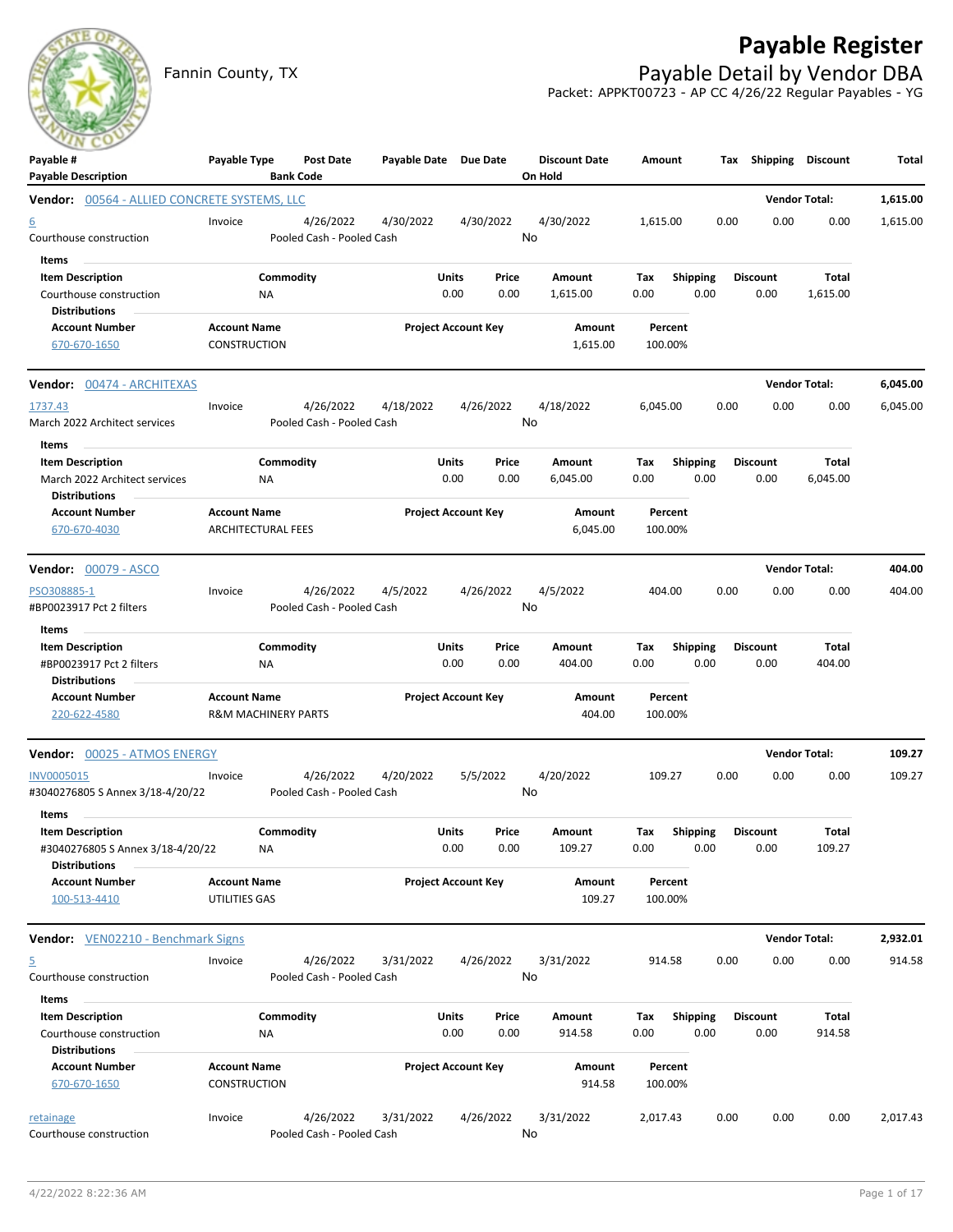| Payable Register                                                           |                                           |                                |                                        |                            |                            |                 |                                 |             |                    |      |      |                         |                       | Packet: APPKT00723 - AP CC 4/26/22 Regular Payables - YG |
|----------------------------------------------------------------------------|-------------------------------------------|--------------------------------|----------------------------------------|----------------------------|----------------------------|-----------------|---------------------------------|-------------|--------------------|------|------|-------------------------|-----------------------|----------------------------------------------------------|
| Payable #<br><b>Payable Description</b>                                    | Payable Type                              | <b>Bank Code</b>               | <b>Post Date</b>                       | Payable Date Due Date      |                            |                 | <b>Discount Date</b><br>On Hold | Amount      |                    |      |      |                         | Tax Shipping Discount | Total                                                    |
| Items                                                                      |                                           |                                |                                        |                            |                            |                 |                                 |             |                    |      |      |                         |                       |                                                          |
| <b>Item Description</b><br>Courthouse construction<br><b>Distributions</b> |                                           | Commodity<br>ΝA                |                                        |                            | Units<br>0.00              | Price<br>0.00   | Amount<br>2,017.43              | Tax<br>0.00 | Shipping           | 0.00 |      | <b>Discount</b><br>0.00 | Total<br>2,017.43     |                                                          |
| <b>Account Number</b>                                                      | <b>Account Name</b>                       |                                |                                        | <b>Project Account Key</b> |                            |                 | Amount                          |             | Percent            |      |      |                         |                       |                                                          |
| 670-670-1650                                                               | <b>CONSTRUCTION</b>                       |                                |                                        |                            |                            |                 | 2,017.43                        |             | 100.00%            |      |      |                         |                       |                                                          |
| <b>Vendor: 00306 - BOKF, NA</b>                                            |                                           |                                |                                        |                            |                            |                 |                                 |             |                    |      |      |                         | <b>Vendor Total:</b>  | 281,050.00                                               |
| <b>INV0005005</b>                                                          | Invoice                                   |                                | 4/26/2022                              | 4/21/2022                  |                            | 6/1/2022        | 4/21/2022                       | 281,050.00  |                    |      | 0.00 | 0.00                    | 0.00                  | 281,050.00                                               |
| #FANNINCO18 principal/interest due 6/1/22                                  |                                           |                                | Pooled Cash - Pooled Cash              |                            |                            | No              |                                 |             |                    |      |      |                         |                       |                                                          |
| Items                                                                      |                                           |                                |                                        |                            |                            |                 |                                 |             |                    |      |      |                         |                       |                                                          |
| <b>Item Description</b>                                                    |                                           | Commodity                      |                                        |                            | Units                      | Price           | Amount                          | Tax         | <b>Shipping</b>    |      |      | <b>Discount</b>         | Total                 |                                                          |
| #FANNINCO18 principal/interest due 6/1/ NA<br><b>Distributions</b>         |                                           |                                |                                        |                            | 0.00                       | 0.00            | 281,050.00                      | 0.00        |                    | 0.00 |      | 0.00                    | 281,050.00            |                                                          |
| <b>Account Number</b>                                                      | <b>Account Name</b>                       |                                |                                        | <b>Project Account Key</b> |                            |                 | Amount                          |             | Percent            |      |      |                         |                       |                                                          |
| 600-620-6300                                                               |                                           | PRINCIPAL, 2018 GO BONDS       |                                        |                            |                            |                 | 165,000.00                      |             | 58.71%             |      |      |                         |                       |                                                          |
| 600-660-6700                                                               |                                           | INTEREST, 2018 GO BONDS        |                                        |                            |                            |                 | 115,850.00                      |             | 41.22%             |      |      |                         |                       |                                                          |
| 600-620-3090                                                               |                                           |                                | ANNUAL PAYING AGENT REGISTRAR          |                            |                            |                 | 200.00                          |             | 0.07%              |      |      |                         |                       |                                                          |
| Vendor: 00800 - Bonham Quick Lube                                          |                                           |                                |                                        |                            |                            |                 |                                 |             |                    |      |      |                         | <b>Vendor Total:</b>  | 98.00                                                    |
| 124674<br>Sheriff 2021 Chev #4890 flat repair                              | Invoice                                   |                                | 4/26/2022<br>Pooled Cash - Pooled Cash | 4/13/2022                  |                            | 4/26/2022       | 4/13/2022<br>No                 |             | 10.00              |      | 0.00 | 0.00                    | 0.00                  | 10.00                                                    |
| Items                                                                      |                                           |                                |                                        |                            |                            |                 |                                 |             |                    |      |      |                         |                       |                                                          |
| <b>Item Description</b>                                                    |                                           | Commodity                      |                                        |                            | Units                      | Price           | Amount                          | Tax         | <b>Shipping</b>    |      |      | <b>Discount</b>         | Total                 |                                                          |
| Sheriff 2021 Chev #4890 flat repair<br><b>Distributions</b>                |                                           | NA                             |                                        |                            | 0.00                       | 0.00            | 10.00                           | 0.00        |                    | 0.00 |      | 0.00                    | 10.00                 |                                                          |
| <b>Account Number</b>                                                      | <b>Account Name</b>                       |                                |                                        | <b>Project Account Key</b> |                            |                 | Amount                          |             | Percent            |      |      |                         |                       |                                                          |
| 100-560-4540                                                               |                                           | R & M AUTOMOBILES              |                                        |                            |                            |                 | 10.00                           |             | 100.00%            |      |      |                         |                       |                                                          |
| 124891<br>Sheriff 2021 Chev #7297 oil change                               | Invoice                                   |                                | 4/26/2022<br>Pooled Cash - Pooled Cash | 4/18/2022                  |                            | 4/26/2022<br>No | 4/18/2022                       |             | 81.00              |      | 0.00 | 0.00                    | 0.00                  | 81.00                                                    |
| Items                                                                      |                                           |                                |                                        |                            |                            |                 |                                 |             |                    |      |      |                         |                       |                                                          |
| <b>Item Description</b>                                                    |                                           | Commodity                      |                                        |                            | Units                      | Price           | Amount                          | Tax         | <b>Shipping</b>    |      |      | <b>Discount</b>         | Total                 |                                                          |
| Sheriff 2021 Chev #7297 oil change                                         |                                           | ΝA                             |                                        |                            | 0.00                       | 0.00            | 81.00                           | 0.00        |                    | 0.00 |      | 0.00                    | 81.00                 |                                                          |
| <b>Distributions</b>                                                       |                                           |                                |                                        |                            |                            |                 |                                 |             |                    |      |      |                         |                       |                                                          |
| <b>Account Number</b><br>100-560-4540                                      | <b>Account Name</b>                       | R & M AUTOMOBILES              |                                        |                            | <b>Project Account Key</b> |                 | Amount<br>81.00                 |             | Percent<br>100.00% |      |      |                         |                       |                                                          |
| 124999<br>Pct 1 2014 Intl #5814 inspection                                 | Invoice                                   |                                | 4/26/2022<br>Pooled Cash - Pooled Cash | 4/19/2022                  |                            | 4/26/2022<br>No | 4/19/2022                       |             | 7.00               |      | 0.00 | 0.00                    | 0.00                  | 7.00                                                     |
|                                                                            |                                           |                                |                                        |                            |                            |                 |                                 |             |                    |      |      |                         |                       |                                                          |
| Items                                                                      |                                           |                                |                                        |                            |                            |                 |                                 |             |                    |      |      |                         |                       |                                                          |
| <b>Item Description</b><br>Pct 1 2014 Intl #5814 inspection                |                                           | Commodity<br><b>NA</b>         |                                        |                            | Units<br>0.00              | Price<br>0.00   | Amount<br>7.00                  | Tax<br>0.00 | <b>Shipping</b>    | 0.00 |      | <b>Discount</b><br>0.00 | Total<br>7.00         |                                                          |
| <b>Distributions</b>                                                       |                                           |                                |                                        |                            |                            |                 |                                 |             |                    |      |      |                         |                       |                                                          |
| <b>Account Number</b>                                                      | <b>Account Name</b>                       |                                |                                        |                            | <b>Project Account Key</b> |                 | Amount                          |             | Percent            |      |      |                         |                       |                                                          |
| 210-621-4580                                                               |                                           | <b>R&amp;M MACHINERY PARTS</b> |                                        |                            |                            |                 | 7.00                            |             | 100.00%            |      |      |                         |                       |                                                          |
|                                                                            |                                           |                                |                                        |                            |                            |                 |                                 |             |                    |      |      |                         |                       |                                                          |
| Vendor: 00046 - BONHAM, CITY OF                                            |                                           |                                |                                        |                            |                            |                 |                                 |             |                    |      |      |                         | <b>Vendor Total:</b>  | 63,516.67                                                |
| <b>INV0004988</b>                                                          | Invoice                                   |                                | 4/26/2022                              | 4/18/2022                  |                            | 4/26/2022       | 4/18/2022                       | 63,516.67   |                    |      | 0.00 | 0.00                    | 0.00                  | 63,516.67                                                |
| April 2022 EMS service                                                     |                                           |                                | Pooled Cash - Pooled Cash              |                            |                            |                 | No                              |             |                    |      |      |                         |                       |                                                          |
| Items                                                                      |                                           |                                |                                        |                            |                            |                 |                                 |             |                    |      |      |                         |                       |                                                          |
| <b>Item Description</b>                                                    |                                           | Commodity                      |                                        |                            | Units                      | Price           | Amount                          | Tax         | <b>Shipping</b>    |      |      | <b>Discount</b>         | Total                 |                                                          |
| April 2022 EMS service                                                     |                                           | ΝA                             |                                        |                            | 0.00                       | 0.00            | 63,516.67                       | 0.00        |                    | 0.00 |      | 0.00                    | 63,516.67             |                                                          |
| <b>Distributions</b>                                                       |                                           |                                |                                        |                            |                            |                 |                                 |             |                    |      |      |                         |                       |                                                          |
| <b>Account Number</b><br>100-540-4170                                      | <b>Account Name</b><br><b>EMS SERVICE</b> |                                |                                        |                            | <b>Project Account Key</b> |                 | Amount<br>63,516.67             |             | Percent<br>100.00% |      |      |                         |                       |                                                          |
|                                                                            |                                           |                                |                                        |                            |                            |                 |                                 |             |                    |      |      |                         |                       |                                                          |

**Vendor:** 00406 - BRAZOS TRAILER MANUFACTURING LLC **Vendor Total: 6,000.00**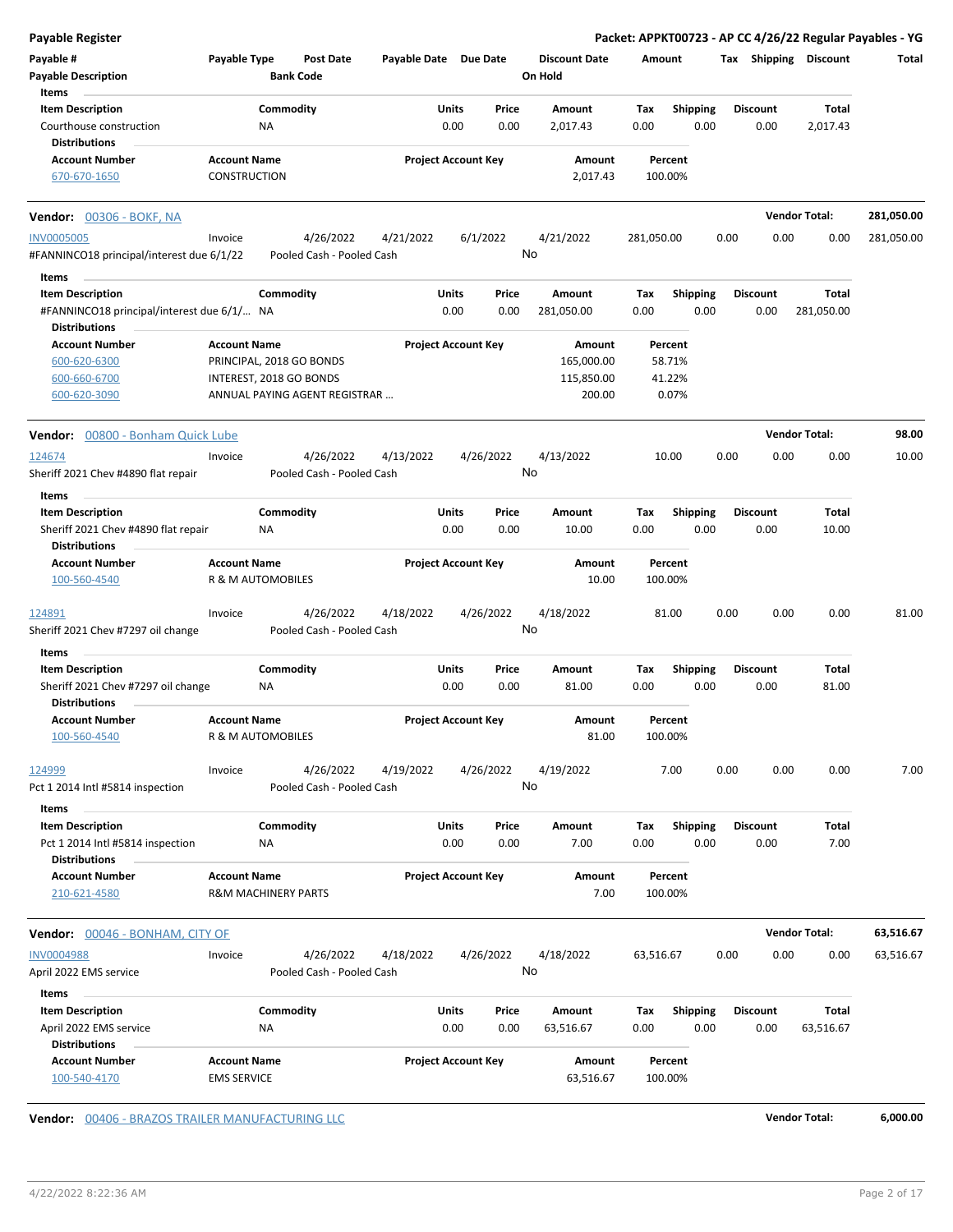| Payable Register                                                                                 |                                             |                                |                                        |                       |                                |      |                                 |             |                    |      |                         |      |                      | Packet: APPKT00723 - AP CC 4/26/22 Regular Payables - YG |
|--------------------------------------------------------------------------------------------------|---------------------------------------------|--------------------------------|----------------------------------------|-----------------------|--------------------------------|------|---------------------------------|-------------|--------------------|------|-------------------------|------|----------------------|----------------------------------------------------------|
| Payable #<br><b>Payable Description</b>                                                          | Payable Type                                | <b>Bank Code</b>               | Post Date                              | Payable Date Due Date |                                |      | <b>Discount Date</b><br>On Hold | Amount      |                    |      | Tax Shipping Discount   |      |                      | Total                                                    |
| 10016108<br>Pct 3 2022 Brazos trlr lease #4526 4/12-10/12/ Pooled Cash - Pooled Cash             | Invoice                                     |                                | 4/26/2022                              | 4/5/2022              | 4/26/2022                      |      | 4/5/2022<br>No                  | 3,000.00    |                    |      | 0.00                    | 0.00 | 0.00                 | 3,000.00                                                 |
| Items                                                                                            |                                             |                                |                                        |                       |                                |      |                                 |             |                    |      |                         |      |                      |                                                          |
| <b>Item Description</b><br>Pct 3 2022 Brazos trlr lease #4526 4/12-10 NA                         |                                             | Commodity                      |                                        |                       | Units<br>Price<br>0.00<br>0.00 |      | Amount<br>3,000.00              | Tax<br>0.00 | Shipping           | 0.00 | <b>Discount</b><br>0.00 |      | Total<br>3,000.00    |                                                          |
| <b>Distributions</b>                                                                             |                                             |                                |                                        |                       |                                |      |                                 |             |                    |      |                         |      |                      |                                                          |
| <b>Account Number</b><br>230-623-4600                                                            | <b>Account Name</b>                         | EQUIPMENT RENTAL/LEASE         |                                        |                       | <b>Project Account Key</b>     |      | Amount<br>3,000.00              |             | Percent<br>100.00% |      |                         |      |                      |                                                          |
| 10016197<br>Pct 2 2022 Brazos trlr lease #4532 4/18-10/18/ Pooled Cash - Pooled Cash             | Invoice                                     |                                | 4/26/2022                              | 4/14/2022             | 4/26/2022                      |      | 4/14/2022<br>No                 | 3,000.00    |                    |      | 0.00                    | 0.00 | 0.00                 | 3,000.00                                                 |
| Items                                                                                            |                                             |                                |                                        |                       |                                |      |                                 |             |                    |      |                         |      |                      |                                                          |
| <b>Item Description</b><br>Pct 2 2022 Brazos trlr lease #4532 4/18-10 NA<br><b>Distributions</b> |                                             | Commodity                      |                                        |                       | Units<br>Price<br>0.00<br>0.00 |      | Amount<br>3,000.00              | Тах<br>0.00 | <b>Shipping</b>    | 0.00 | <b>Discount</b><br>0.00 |      | Total<br>3,000.00    |                                                          |
| <b>Account Number</b><br>220-622-4600                                                            | <b>Account Name</b>                         | EQUIPMENT RENTAL/LEASE         |                                        |                       | <b>Project Account Key</b>     |      | Amount<br>3,000.00              |             | Percent<br>100.00% |      |                         |      |                      |                                                          |
| <b>Vendor:</b> 00555 - CHAMBERLIN DALLAS LLC                                                     |                                             |                                |                                        |                       |                                |      |                                 |             |                    |      |                         |      | <b>Vendor Total:</b> | 7,542.22                                                 |
| 17726<br>Courthouse construction-retainage/change or  Pooled Cash - Pooled Cash                  | Invoice                                     |                                | 4/26/2022                              | 3/31/2022             | 4/26/2022                      |      | 3/31/2022<br>No                 | 7,542.22    |                    |      | 0.00                    | 0.00 | 0.00                 | 7,542.22                                                 |
| <b>Items</b>                                                                                     |                                             |                                |                                        |                       |                                |      |                                 |             |                    |      |                         |      |                      |                                                          |
| <b>Item Description</b><br>Courthouse construction-retainage/chang NA<br><b>Distributions</b>    |                                             | Commodity                      |                                        |                       | Units<br>Price<br>0.00         | 0.00 | Amount<br>7,542.22              | Tax<br>0.00 | <b>Shipping</b>    | 0.00 | <b>Discount</b><br>0.00 |      | Total<br>7,542.22    |                                                          |
| <b>Account Number</b>                                                                            | <b>Account Name</b>                         |                                |                                        |                       | <b>Project Account Key</b>     |      | Amount                          |             | Percent            |      |                         |      |                      |                                                          |
| 670-670-1650                                                                                     | <b>CONSTRUCTION</b>                         |                                |                                        |                       |                                |      | 7,542.22                        |             | 100.00%            |      |                         |      |                      |                                                          |
| <b>Vendor:</b> 00112 - CHEMSEARCHFE                                                              |                                             |                                |                                        |                       |                                |      |                                 |             |                    |      |                         |      | <b>Vendor Total:</b> | 258.95                                                   |
| 7750722                                                                                          | Invoice                                     |                                | 4/26/2022                              | 4/12/2022             | 4/26/2022                      |      | 4/12/2022                       | 258.95      |                    |      | 0.00                    | 0.00 | 0.00                 | 258.95                                                   |
| Pct 4 Everclean                                                                                  |                                             |                                | Pooled Cash - Pooled Cash              |                       |                                |      | No                              |             |                    |      |                         |      |                      |                                                          |
| Items<br><b>Item Description</b>                                                                 |                                             | Commodity                      |                                        |                       | Units<br>Price                 |      | Amount                          | Tax         | <b>Shipping</b>    |      | <b>Discount</b>         |      | Total                |                                                          |
| Pct 4 Everclean                                                                                  |                                             | NA                             |                                        |                       | 0.00<br>0.00                   |      | 258.95                          | 0.00        |                    | 0.00 | 0.00                    |      | 258.95               |                                                          |
| <b>Distributions</b>                                                                             |                                             |                                |                                        |                       |                                |      |                                 |             |                    |      |                         |      |                      |                                                          |
| <b>Account Number</b><br>240-624-3400                                                            | <b>Account Name</b><br><b>SHOP SUPPLIES</b> |                                |                                        |                       | <b>Project Account Key</b>     |      | Amount<br>258.95                |             | Percent<br>100.00% |      |                         |      |                      |                                                          |
| <b>Vendor:</b> 00610 - CIRCLE STAR QUICK LUBE & TIRE                                             |                                             |                                |                                        |                       |                                |      |                                 |             |                    |      |                         |      | <b>Vendor Total:</b> | 14.00                                                    |
| 11-0201748                                                                                       | Invoice                                     |                                | 4/26/2022                              | 3/30/2022             | 4/26/2022                      |      | 3/30/2022                       |             | 7.00               |      | 0.00                    | 0.00 | 0.00                 | 7.00                                                     |
| Pct 2 2000 trailer #0413 inpsection<br>Items                                                     |                                             |                                | Pooled Cash - Pooled Cash              |                       |                                |      | No                              |             |                    |      |                         |      |                      |                                                          |
| <b>Item Description</b>                                                                          |                                             | Commodity                      |                                        |                       | Units<br>Price                 |      | Amount                          | Тах         | <b>Shipping</b>    |      | <b>Discount</b>         |      | Total                |                                                          |
| Pct 2 2000 trailer #0413 inpsection<br><b>Distributions</b>                                      |                                             | ΝA                             |                                        |                       | 0.00<br>0.00                   |      | 7.00                            | 0.00        |                    | 0.00 | 0.00                    |      | 7.00                 |                                                          |
| <b>Account Number</b><br>220-622-4580                                                            | <b>Account Name</b>                         | <b>R&amp;M MACHINERY PARTS</b> |                                        |                       | <b>Project Account Key</b>     |      | Amount<br>7.00                  |             | Percent<br>100.00% |      |                         |      |                      |                                                          |
| 11-0202759<br>Pct 2 2012 Kenworth #2098 inspection                                               | Invoice                                     |                                | 4/26/2022<br>Pooled Cash - Pooled Cash | 4/20/2022             | 4/26/2022                      | No   | 4/20/2022                       |             | 7.00               |      | 0.00                    | 0.00 | 0.00                 | 7.00                                                     |
| Items                                                                                            |                                             |                                |                                        |                       |                                |      |                                 |             |                    |      |                         |      |                      |                                                          |
| <b>Item Description</b>                                                                          |                                             | Commodity                      |                                        |                       | Units<br>Price                 |      | Amount                          | Tax         | <b>Shipping</b>    |      | <b>Discount</b>         |      | Total                |                                                          |
| Pct 2 2012 Kenworth #2098 inspection<br><b>Distributions</b>                                     |                                             | ΝA                             |                                        |                       | 0.00<br>0.00                   |      | 7.00                            | 0.00        |                    | 0.00 | 0.00                    |      | 7.00                 |                                                          |
| <b>Account Number</b><br>220-622-4580                                                            | <b>Account Name</b>                         | <b>R&amp;M MACHINERY PARTS</b> |                                        |                       | <b>Project Account Key</b>     |      | Amount<br>7.00                  | 100.00%     | Percent            |      |                         |      |                      |                                                          |

**Vendor:** VEN02089 - Cirro Energy **Vendor Total: 219.03**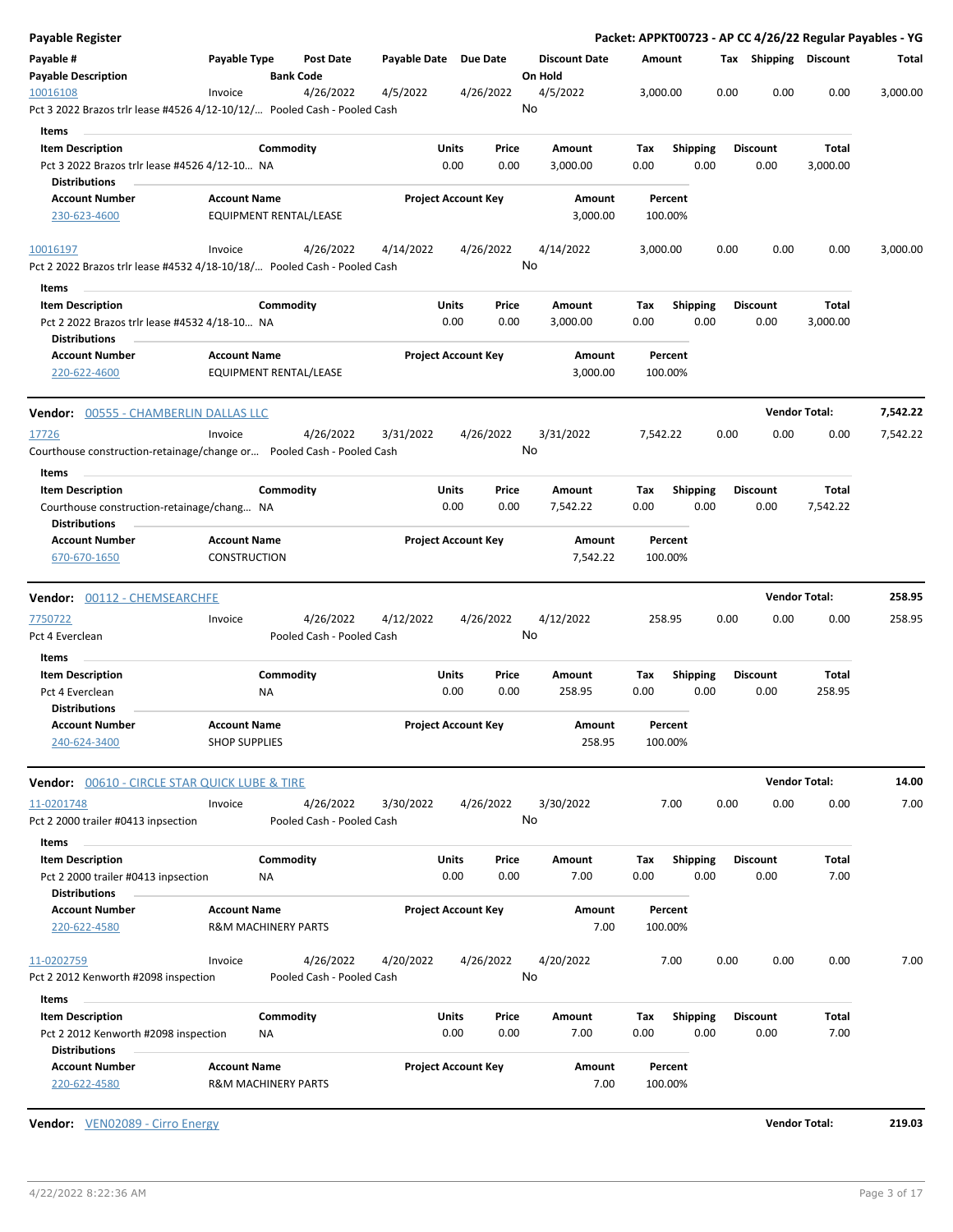| Payable Register                                                |                                                       |           |                                        |                       |        |                            |         |                      |                    |                 |      |                       | Packet: APPKT00723 - AP CC 4/26/22 Regular Payables - YG |          |
|-----------------------------------------------------------------|-------------------------------------------------------|-----------|----------------------------------------|-----------------------|--------|----------------------------|---------|----------------------|--------------------|-----------------|------|-----------------------|----------------------------------------------------------|----------|
| Payable #<br><b>Payable Description</b>                         | Payable Type                                          |           | Post Date<br><b>Bank Code</b>          | Payable Date Due Date |        |                            | On Hold | <b>Discount Date</b> | Amount             |                 |      | Tax Shipping Discount |                                                          | Total    |
| 349000806390<br>Leonard EMS electric 3/9-4/8/22                 | Invoice                                               |           | 4/26/2022<br>Pooled Cash - Pooled Cash | 4/13/2022             |        | 4/26/2022                  | No      | 4/13/2022            | 219.03             |                 | 0.00 | 0.00                  | 0.00                                                     | 219.03   |
| Items                                                           |                                                       |           |                                        |                       |        |                            |         |                      |                    |                 |      |                       |                                                          |          |
| <b>Item Description</b>                                         |                                                       | Commodity |                                        |                       | Units  | Price                      |         | Amount               | Tax                | <b>Shipping</b> |      | <b>Discount</b>       | Total                                                    |          |
| Leonard EMS electric 3/9-4/8/22                                 |                                                       | ΝA        |                                        |                       | 0.00   | 0.00                       |         | 219.03               | 0.00               | 0.00            |      | 0.00                  | 219.03                                                   |          |
| <b>Distributions</b>                                            |                                                       |           |                                        |                       |        |                            |         |                      |                    |                 |      |                       |                                                          |          |
| <b>Account Number</b>                                           | <b>Account Name</b>                                   |           |                                        |                       |        | <b>Project Account Key</b> |         | Amount               | Percent            |                 |      |                       |                                                          |          |
| 100-540-4400                                                    | UTILITIES ELECTRICITY                                 |           |                                        |                       |        |                            |         | 219.03               | 100.00%            |                 |      |                       |                                                          |          |
| <b>Vendor:</b> 00766 - COLLISION 1ST                            |                                                       |           |                                        |                       |        |                            |         |                      |                    |                 |      |                       | <b>Vendor Total:</b>                                     | 5,560.15 |
| 220194                                                          | Invoice                                               |           | 4/26/2022                              | 3/24/2022             |        | 4/26/2022                  |         | 3/24/2022            | 5,560.15           |                 | 0.00 | 0.00                  | 0.00                                                     | 5,560.15 |
| Pct 1 2017 Chev #1804 repairs                                   |                                                       |           | Pooled Cash - Pooled Cash              |                       |        |                            | No      |                      |                    |                 |      |                       |                                                          |          |
| Items                                                           |                                                       |           |                                        |                       |        |                            |         |                      |                    |                 |      |                       |                                                          |          |
| <b>Item Description</b>                                         |                                                       | Commodity |                                        |                       | Units  | Price                      |         | Amount               | Tax                | Shipping        |      | <b>Discount</b>       | Total                                                    |          |
| Pct 1 2017 Chev #1804 repairs                                   |                                                       | ΝA        |                                        |                       | 0.00   | 0.00                       |         | 5,560.15             | 0.00               | 0.00            |      | 0.00                  | 5,560.15                                                 |          |
| <b>Distributions</b>                                            |                                                       |           |                                        |                       |        |                            |         |                      |                    |                 |      |                       |                                                          |          |
| <b>Account Number</b><br>210-621-4580                           | <b>Account Name</b><br><b>R&amp;M MACHINERY PARTS</b> |           |                                        |                       |        | <b>Project Account Key</b> |         | Amount<br>5,560.15   | Percent<br>100.00% |                 |      |                       |                                                          |          |
| Vendor: 00163 - COOPER-SORRELLS FUNERAL HOME                    |                                                       |           |                                        |                       |        |                            |         |                      |                    |                 |      |                       | <b>Vendor Total:</b>                                     | 570.00   |
| $C22-02$                                                        | Invoice                                               |           | 4/26/2022                              | 4/13/2022             |        | 4/26/2022                  |         | 4/13/2022            | 570.00             |                 | 0.00 | 0.00                  | 0.00                                                     | 570.00   |
| Eubanks removal/pouch                                           |                                                       |           | Pooled Cash - Pooled Cash              |                       |        |                            | No      |                      |                    |                 |      |                       |                                                          |          |
| Items                                                           |                                                       |           |                                        |                       |        |                            |         |                      |                    |                 |      |                       |                                                          |          |
| <b>Item Description</b>                                         |                                                       | Commodity |                                        |                       | Units  | Price                      |         | Amount               | Tax                | <b>Shipping</b> |      | <b>Discount</b>       | Total                                                    |          |
| Eubanks removal/pouch<br><b>Distributions</b>                   |                                                       | ΝA        |                                        |                       | 0.00   | 0.00                       |         | 570.00               | 0.00               | 0.00            |      | 0.00                  | 570.00                                                   |          |
| <b>Account Number</b>                                           | <b>Account Name</b>                                   |           |                                        |                       |        | <b>Project Account Key</b> |         | Amount               | Percent            |                 |      |                       |                                                          |          |
| 100-425-4660                                                    | <b>AUTOPSIES</b>                                      |           |                                        |                       |        |                            |         | 570.00               | 100.00%            |                 |      |                       |                                                          |          |
| Vendor: VEN02078 - Custis, Patrick                              |                                                       |           |                                        |                       |        |                            |         |                      |                    |                 |      |                       | <b>Vendor Total:</b>                                     | 18.14    |
| INV0004993                                                      | Invoice                                               |           | 4/26/2022                              | 4/19/2022             |        | 4/26/2022                  |         | 4/19/2022            | 18.14              |                 | 0.00 | 0.00                  | 0.00                                                     | 18.14    |
| 3/14-4/14/22 miles-31                                           |                                                       |           | Pooled Cash - Pooled Cash              |                       |        |                            | No      |                      |                    |                 |      |                       |                                                          |          |
| Items                                                           |                                                       |           |                                        |                       |        |                            |         |                      |                    |                 |      |                       |                                                          |          |
| <b>Item Description</b>                                         |                                                       | Commodity |                                        |                       | Units  | Price                      |         | Amount               | Tax                | <b>Shipping</b> |      | <b>Discount</b>       | Total                                                    |          |
| 3/14-4/14/22 miles-31                                           |                                                       | Mileage   |                                        |                       | 31.00  | 0.59                       |         | 18.14                | 0.00               | 0.00            |      | 0.00                  | 18.14                                                    |          |
| <b>Distributions</b><br><b>Account Number</b>                   | <b>Account Name</b>                                   |           |                                        |                       |        | <b>Project Account Key</b> |         | Amount               | Percent            |                 |      |                       |                                                          |          |
| 100-475-4270                                                    |                                                       |           | OUT OF COUNTY TRAVEL/TRAINING          |                       |        |                            |         | 18.14                | 100.00%            |                 |      |                       |                                                          |          |
| <b>Vendor:</b> 00096 - DM TRUCKING, LLC                         |                                                       |           |                                        |                       |        |                            |         |                      |                    |                 |      |                       | <b>Vendor Total:</b>                                     | 7,050.84 |
| 3753                                                            | Invoice                                               |           | 4/26/2022                              | 3/28/2022             |        | 4/26/2022                  |         | 3/28/2022            | 7,050.84           |                 | 0.00 | 0.00                  | 0.00                                                     | 7,050.84 |
| Pct 1 Rock & Gravel-hauling 3/21-4/1/22                         |                                                       |           | Pooled Cash - Pooled Cash              |                       |        |                            | No      |                      |                    |                 |      |                       |                                                          |          |
| Items<br><b>Item Description</b>                                |                                                       | Commodity |                                        |                       | Units  | Price                      |         | Amount               | Tax                | <b>Shipping</b> |      | <b>Discount</b>       | Total                                                    |          |
| Pct 1 Rock & Gravel-hauling 3/21-4/1/22<br><b>Distributions</b> |                                                       | Rock-H    |                                        |                       | 710.77 | 9.92                       |         | 7,050.84             | 0.00               | 0.00            |      | 0.00                  | 7,050.84                                                 |          |
| <b>Account Number</b>                                           | <b>Account Name</b>                                   |           |                                        |                       |        | <b>Project Account Key</b> |         | Amount               | Percent            |                 |      |                       |                                                          |          |
| 210-621-3410                                                    | R&B MAT. ROCK & GRAVEL                                |           |                                        |                       |        |                            |         | 7,050.84             | 100.00%            |                 |      |                       |                                                          |          |
| Vendor: VEN02831 - Double J Equipment Repair LLC                |                                                       |           |                                        |                       |        |                            |         |                      |                    |                 |      |                       | <b>Vendor Total:</b>                                     | 6,061.23 |
| 4713                                                            | Invoice                                               |           | 4/26/2022                              | 4/18/2022             |        | 4/26/2022                  |         | 4/18/2022            | 6,061.23           |                 | 0.00 | 0.00                  | 0.00                                                     | 6,061.23 |
| Pct4 Cat 140H repair #2ZK03701                                  |                                                       |           | Pooled Cash - Pooled Cash              |                       |        |                            | No      |                      |                    |                 |      |                       |                                                          |          |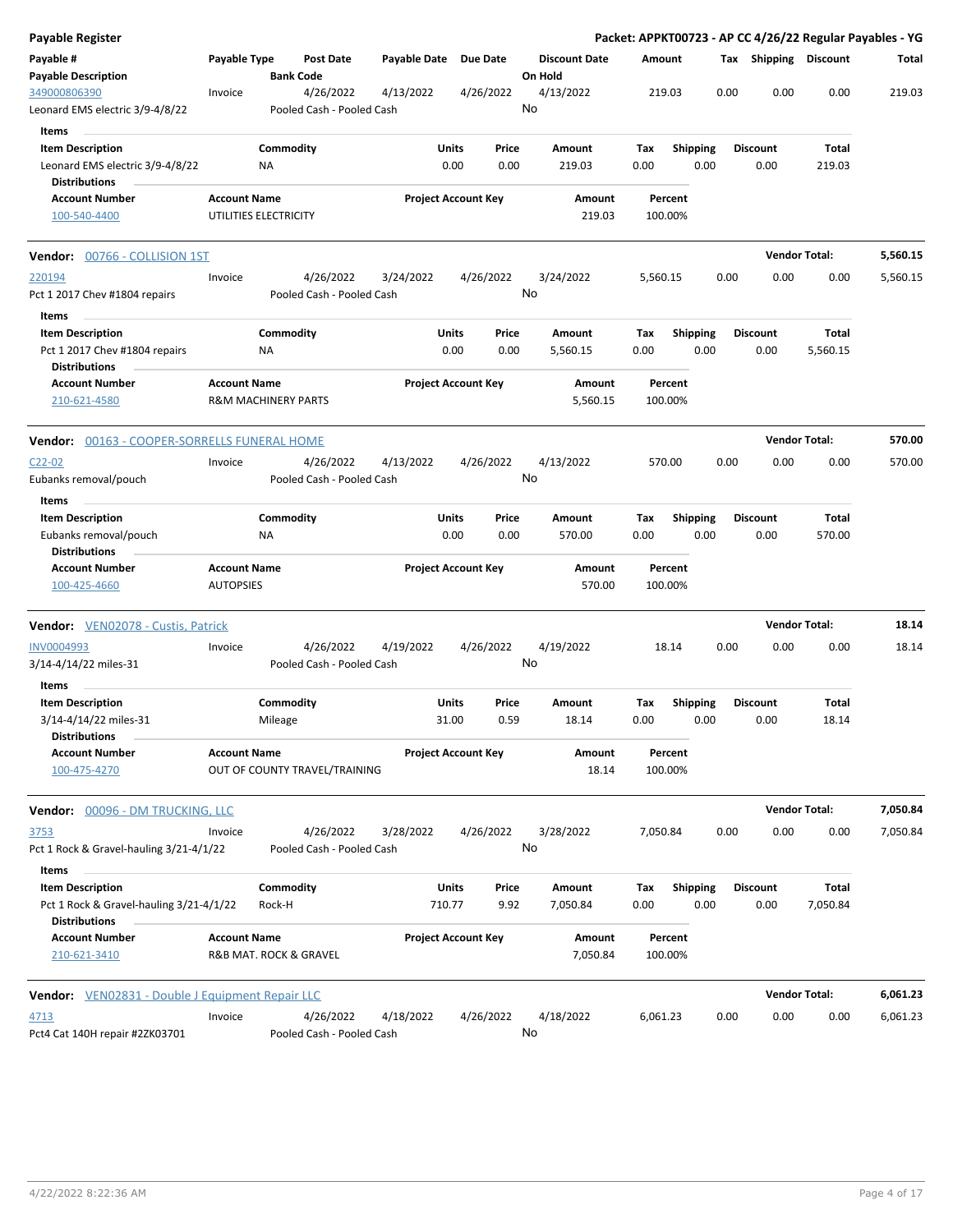| Payable #<br><b>Payable Description</b>                                                                                           | Payable Type        | <b>Post Date</b>                               |           |                                             |               |                                            |                                 |                         |      |                         |                      |            |
|-----------------------------------------------------------------------------------------------------------------------------------|---------------------|------------------------------------------------|-----------|---------------------------------------------|---------------|--------------------------------------------|---------------------------------|-------------------------|------|-------------------------|----------------------|------------|
| Items                                                                                                                             |                     | <b>Bank Code</b>                               |           | Payable Date Due Date                       |               | <b>Discount Date</b><br>On Hold            | Amount                          |                         |      | Tax Shipping            | Discount             | Total      |
| <b>Item Description</b><br>Pct4 Cat 140H repair #2ZK03701<br><b>Distributions</b>                                                 |                     | Commodity<br><b>NA</b>                         |           | Units<br>0.00                               | Price<br>0.00 | Amount<br>6,061.23                         | Tax<br>0.00                     | <b>Shipping</b><br>0.00 |      | <b>Discount</b><br>0.00 | Total<br>6,061.23    |            |
| <b>Account Number</b><br>240-624-4580                                                                                             | <b>Account Name</b> | <b>R&amp;M MACHINERY PARTS</b>                 |           | <b>Project Account Key</b>                  |               | Amount<br>6,061.23                         | Percent<br>100.00%              |                         |      |                         |                      |            |
| Vendor: 00613 - ELDORADO DENTAL                                                                                                   |                     |                                                |           |                                             |               |                                            |                                 |                         |      |                         | <b>Vendor Total:</b> | 600.00     |
| 02192022                                                                                                                          | Invoice             | 4/26/2022                                      | 2/19/2022 |                                             | 4/26/2022     | 2/19/2022                                  | 300.00                          |                         | 0.00 | 0.00                    | 0.00                 | 300.00     |
| Feb 2022 prisoner dental                                                                                                          |                     | Pooled Cash - Pooled Cash                      |           |                                             |               | No                                         |                                 |                         |      |                         |                      |            |
| Items                                                                                                                             |                     |                                                |           |                                             |               |                                            |                                 |                         |      |                         |                      |            |
| <b>Item Description</b><br>Feb 2022 prisoner dental<br><b>Distributions</b>                                                       |                     | Commodity<br><b>NA</b>                         |           | Units<br>0.00                               | Price<br>0.00 | Amount<br>300.00                           | Tax<br>0.00                     | <b>Shipping</b><br>0.00 |      | <b>Discount</b><br>0.00 | Total<br>300.00      |            |
| <b>Account Number</b><br>100-565-4050                                                                                             | <b>Account Name</b> | PRISONER MEDICAL                               |           | <b>Project Account Key</b>                  |               | Amount<br>300.00                           | Percent<br>100.00%              |                         |      |                         |                      |            |
| 04092022<br>April 2022 prisoner dental                                                                                            | Invoice             | 4/26/2022<br>Pooled Cash - Pooled Cash         | 4/9/2022  |                                             | 4/26/2022     | 4/9/2022<br>No                             | 300.00                          |                         | 0.00 | 0.00                    | 0.00                 | 300.00     |
| Items                                                                                                                             |                     |                                                |           |                                             |               |                                            |                                 |                         |      |                         |                      |            |
| <b>Item Description</b><br>April 2022 prisoner dental<br><b>Distributions</b>                                                     |                     | Commodity<br>ΝA                                |           | Units<br>0.00                               | Price<br>0.00 | Amount<br>300.00                           | Tax<br>0.00                     | <b>Shipping</b><br>0.00 |      | <b>Discount</b><br>0.00 | Total<br>300.00      |            |
| <b>Account Number</b><br>100-565-4050                                                                                             | <b>Account Name</b> | PRISONER MEDICAL                               |           | <b>Project Account Key</b>                  |               | Amount<br>300.00                           | Percent<br>100.00%              |                         |      |                         |                      |            |
| <b>Vendor:</b> VEN02097 - Ellison, Kristy                                                                                         |                     |                                                |           |                                             |               |                                            |                                 |                         |      |                         | <b>Vendor Total:</b> | 60.00      |
| <b>INV0004994</b>                                                                                                                 | Invoice             | 4/26/2022                                      | 4/19/2022 |                                             | 4/26/2022     | 4/19/2022                                  | 60.00                           |                         | 0.00 | 0.00                    | 0.00                 | 60.00      |
| $5/3 - 6/22$ travel-meals                                                                                                         |                     | Pooled Cash - Pooled Cash                      |           |                                             |               | No                                         |                                 |                         |      |                         |                      |            |
| Items                                                                                                                             |                     |                                                |           |                                             |               |                                            |                                 |                         |      |                         |                      |            |
| <b>Item Description</b>                                                                                                           |                     | Commodity                                      |           | Units                                       | Price         | Amount                                     | Tax                             | Shipping                |      | <b>Discount</b>         | Total                |            |
| 5/3-6/22 travel-meals<br><b>Distributions</b>                                                                                     |                     | <b>NA</b>                                      |           | 0.00                                        | 0.00          | 60.00                                      | 0.00                            | 0.00                    |      | 0.00                    | 60.00                |            |
| <b>Account Number</b><br>100-403-4270                                                                                             | <b>Account Name</b> | OUT OF COUNTY TRAVEL/TRAINING                  |           | <b>Project Account Key</b>                  |               | Amount<br>60.00                            | Percent<br>100.00%              |                         |      |                         |                      |            |
| Vendor:<br>00069 - FANNIN CENTRAL APPRAISAL DIST                                                                                  |                     |                                                |           |                                             |               |                                            |                                 |                         |      |                         | <b>Vendor Total:</b> | 208,363.75 |
| 123523                                                                                                                            | Invoice             | 4/26/2022                                      | 4/20/2022 |                                             | 6/30/2022     | 4/20/2022                                  | 142,150.75                      |                         | 0.00 | 0.00                    | 0.00                 | 142,150.75 |
| Quarter Appraisal Services July-Sept 2022                                                                                         |                     | Pooled Cash - Pooled Cash                      |           |                                             |               | No                                         |                                 |                         |      |                         |                      |            |
| Items                                                                                                                             |                     |                                                |           |                                             |               |                                            |                                 |                         |      |                         |                      |            |
|                                                                                                                                   |                     |                                                |           |                                             |               |                                            |                                 |                         |      |                         |                      |            |
|                                                                                                                                   |                     |                                                |           |                                             |               |                                            |                                 |                         |      |                         |                      |            |
|                                                                                                                                   |                     |                                                |           |                                             |               |                                            |                                 |                         |      |                         |                      |            |
| 100-409-4060                                                                                                                      |                     | TAX APPRAISAL DISTRICT                         |           |                                             |               | 110,877.59                                 | 78.00%                          |                         |      |                         |                      |            |
| 210-621-4060                                                                                                                      |                     | TAX APPRAISAL DISTRICT                         |           |                                             |               | 6,373.47                                   | 4.48%                           |                         |      |                         |                      |            |
| 220-622-4060                                                                                                                      |                     | TAX APPRAISAL DISTRICT                         |           |                                             |               | 7,424.25                                   | 5.22%                           |                         |      |                         |                      |            |
| 230-623-4060                                                                                                                      |                     | TAX APPRAISAL DISTRICT                         |           |                                             |               | 11,136.37                                  | 7.83%                           |                         |      |                         |                      |            |
|                                                                                                                                   |                     |                                                |           |                                             |               |                                            |                                 |                         |      |                         |                      |            |
|                                                                                                                                   |                     |                                                |           |                                             |               |                                            |                                 |                         |      |                         |                      |            |
| <b>Item Description</b><br>Qtr Appraisal Services July-Sept 2022<br><b>Distributions</b><br><b>Account Number</b><br>240-624-4060 | <b>Account Name</b> | Commodity<br>Service<br>TAX APPRAISAL DISTRICT |           | Units<br>0.00<br><b>Project Account Key</b> | Price<br>0.00 | Amount<br>142,150.75<br>Amount<br>6,339.07 | Tax<br>0.00<br>Percent<br>4.46% | <b>Shipping</b><br>0.00 |      | <b>Discount</b><br>0.00 | Total<br>142,150.75  |            |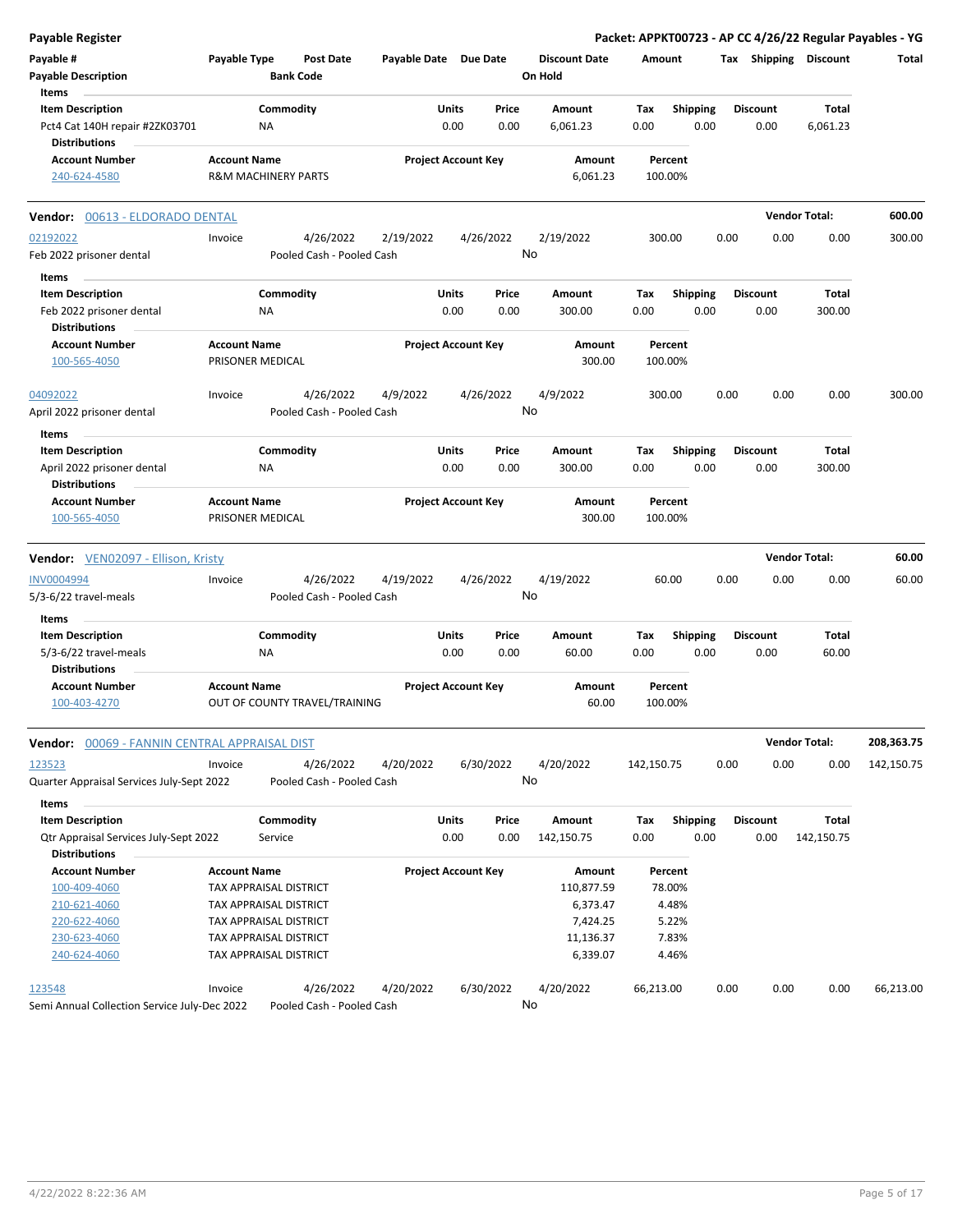**Payable Register Packet: APPKT00723 - AP CC 4/26/22 Regular Payables - YG**

| Payable #                                                                             | Payable Type                                          |                 | Post Date                              | Payable Date Due Date |                            |                 | <b>Discount Date</b> | Amount      |                    |      | Tax Shipping            | Discount             | Total |
|---------------------------------------------------------------------------------------|-------------------------------------------------------|-----------------|----------------------------------------|-----------------------|----------------------------|-----------------|----------------------|-------------|--------------------|------|-------------------------|----------------------|-------|
| <b>Payable Description</b><br>Items                                                   |                                                       |                 | <b>Bank Code</b>                       |                       |                            |                 | On Hold              |             |                    |      |                         |                      |       |
| <b>Item Description</b>                                                               |                                                       | Commodity       |                                        |                       | Units                      | Price           | Amount               | Tax         | <b>Shipping</b>    |      | <b>Discount</b>         | Total                |       |
| Semi Annual Collection Svc July-Dec 2022<br><b>Distributions</b>                      |                                                       | Service         |                                        |                       | 0.00                       | 0.00            | 66,213.00            | 0.00        |                    | 0.00 | 0.00                    | 66,213.00            |       |
| <b>Account Number</b>                                                                 | <b>Account Name</b>                                   |                 |                                        |                       | <b>Project Account Key</b> |                 | Amount               |             | Percent            |      |                         |                      |       |
| 100-409-4060                                                                          | TAX APPRAISAL DISTRICT                                |                 |                                        |                       |                            |                 | 51,646.14            |             | 78.00%             |      |                         |                      |       |
| 210-621-4060                                                                          | TAX APPRAISAL DISTRICT                                |                 |                                        |                       |                            |                 | 2,968.73             |             | 4.48%              |      |                         |                      |       |
| 220-622-4060                                                                          | TAX APPRAISAL DISTRICT                                |                 |                                        |                       |                            |                 | 3,458.17             |             | 5.22%              |      |                         |                      |       |
| 230-623-4060                                                                          | TAX APPRAISAL DISTRICT                                |                 |                                        |                       |                            |                 | 5,187.26             |             | 7.83%              |      |                         |                      |       |
| 240-624-4060                                                                          | TAX APPRAISAL DISTRICT                                |                 |                                        |                       |                            |                 | 2,952.70             |             | 4.46%              |      |                         |                      |       |
| <b>Vendor:</b> 00797 - FANNIN COUNTY TAX ASSESSOR-COL                                 |                                                       |                 |                                        |                       |                            |                 |                      |             |                    |      |                         | <b>Vendor Total:</b> | 37.50 |
| <b>INV0004997</b>                                                                     | Invoice                                               |                 | 4/26/2022                              | 4/20/2022             |                            | 4/26/2022       | 4/20/2022            |             | 7.50               | 0.00 | 0.00                    | 0.00                 | 7.50  |
| Envir Devel 2013 Ford #7763 registration                                              |                                                       |                 | Pooled Cash - Pooled Cash              |                       |                            | No              |                      |             |                    |      |                         |                      |       |
| Items<br><b>Item Description</b>                                                      |                                                       | Commodity       |                                        |                       | Units                      | Price           | Amount               | Tax         | <b>Shipping</b>    |      | <b>Discount</b>         | Total                |       |
| Envir Devel 2013 Ford #7763 registration<br><b>Distributions</b>                      |                                                       | ΝA              |                                        |                       | 0.00                       | 0.00            | 7.50                 | 0.00        |                    | 0.00 | 0.00                    | 7.50                 |       |
| <b>Account Number</b><br>100-590-4540                                                 | <b>Account Name</b><br>R&M AUTO                       |                 |                                        |                       | <b>Project Account Key</b> |                 | Amount<br>7.50       |             | Percent<br>100.00% |      |                         |                      |       |
| <b>INV0005010</b><br>Pct 2 2012 KW #2098 registration                                 | Invoice                                               |                 | 4/26/2022<br>Pooled Cash - Pooled Cash | 4/21/2022             |                            | 4/26/2022<br>No | 4/21/2022            |             | 7.50               | 0.00 | 0.00                    | 0.00                 | 7.50  |
| Items                                                                                 |                                                       |                 |                                        |                       |                            |                 |                      |             |                    |      |                         |                      |       |
| <b>Item Description</b>                                                               |                                                       | Commodity       |                                        |                       | Units                      | Price           | Amount               | Tax         | <b>Shipping</b>    |      | <b>Discount</b>         | Total                |       |
| Pct 2 2012 KW #2098 registration<br><b>Distributions</b>                              |                                                       | ΝA              |                                        |                       | 0.00                       | 0.00            | 7.50                 | 0.00        |                    | 0.00 | 0.00                    | 7.50                 |       |
| <b>Account Number</b>                                                                 | <b>Account Name</b>                                   |                 |                                        |                       | <b>Project Account Key</b> |                 | Amount               |             | Percent            |      |                         |                      |       |
| 220-622-4580                                                                          | <b>R&amp;M MACHINERY PARTS</b>                        |                 |                                        |                       |                            |                 | 7.50                 |             | 100.00%            |      |                         |                      |       |
| INV0005011<br>Pct 2 2008 Chev #4538 registration                                      | Invoice                                               |                 | 4/26/2022<br>Pooled Cash - Pooled Cash | 4/21/2022             |                            | 4/26/2022<br>No | 4/21/2022            |             | 7.50               | 0.00 | 0.00                    | 0.00                 | 7.50  |
| Items                                                                                 |                                                       |                 |                                        |                       |                            |                 |                      |             |                    |      |                         |                      |       |
| <b>Item Description</b><br>Pct 2 2008 Chev #4538 registration                         |                                                       | Commodity<br>ΝA |                                        |                       | Units<br>0.00              | Price<br>0.00   | Amount<br>7.50       | Tax<br>0.00 | <b>Shipping</b>    | 0.00 | <b>Discount</b><br>0.00 | Total<br>7.50        |       |
| <b>Distributions</b><br><b>Account Number</b><br>220-622-4580                         | <b>Account Name</b><br><b>R&amp;M MACHINERY PARTS</b> |                 |                                        |                       | <b>Project Account Key</b> |                 | Amount<br>7.50       |             | Percent<br>100.00% |      |                         |                      |       |
| <b>INV0005012</b>                                                                     | Invoice                                               |                 | 4/26/2022                              | 4/21/2022             |                            | 4/26/2022       | 4/21/2022            |             | 7.50               | 0.00 | 0.00                    | 0.00                 | 7.50  |
| Pct 2 2000 Road #0413 registration<br>Items                                           |                                                       |                 | Pooled Cash - Pooled Cash              |                       |                            | No              |                      |             |                    |      |                         |                      |       |
| <b>Item Description</b><br>Pct 2 2000 Road #0413 registration                         |                                                       | Commodity<br>ΝA |                                        |                       | <b>Units</b><br>0.00       | Price<br>0.00   | Amount<br>7.50       | Tax<br>0.00 | <b>Shipping</b>    | 0.00 | <b>Discount</b><br>0.00 | Total<br>7.50        |       |
| <b>Distributions</b><br><b>Account Number</b>                                         | <b>Account Name</b>                                   |                 |                                        |                       | <b>Project Account Key</b> |                 | Amount               |             | Percent            |      |                         |                      |       |
| 220-622-4580                                                                          | <b>R&amp;M MACHINERY PARTS</b>                        |                 |                                        |                       |                            |                 | 7.50                 |             | 100.00%            |      |                         |                      |       |
| INV0005013<br>Pct 1 2014 Intl #5814 registration                                      | Invoice                                               |                 | 4/26/2022<br>Pooled Cash - Pooled Cash | 4/21/2022             |                            | 4/26/2022<br>No | 4/21/2022            |             | 7.50               | 0.00 | 0.00                    | 0.00                 | 7.50  |
| Items                                                                                 |                                                       |                 |                                        |                       |                            |                 |                      |             |                    |      |                         |                      |       |
| <b>Item Description</b><br>Pct 1 2014 Intl #5814 registration<br><b>Distributions</b> |                                                       | Commodity<br>ΝA |                                        |                       | <b>Units</b><br>0.00       | Price<br>0.00   | Amount<br>7.50       | Tax<br>0.00 | Shipping           | 0.00 | <b>Discount</b><br>0.00 | Total<br>7.50        |       |
| <b>Account Number</b><br>210-621-4580                                                 | <b>Account Name</b><br><b>R&amp;M MACHINERY PARTS</b> |                 |                                        |                       | <b>Project Account Key</b> |                 | Amount<br>7.50       |             | Percent<br>100.00% |      |                         |                      |       |
| <b>Vendor:</b> 00236 - FUNCTION 4, LLC                                                |                                                       |                 |                                        |                       |                            |                 |                      |             |                    |      |                         | <b>Vendor Total:</b> | 40.00 |
|                                                                                       |                                                       |                 |                                        |                       |                            |                 |                      |             |                    |      |                         |                      |       |
| <b>INV935209</b><br>Courthouse copies 3/27-4/26/22                                    | Invoice                                               |                 | 4/26/2022<br>Pooled Cash - Pooled Cash | 4/20/2022             |                            | 4/26/2022<br>No | 4/20/2022            |             | 40.00              | 0.00 | 0.00                    | 0.00                 | 40.00 |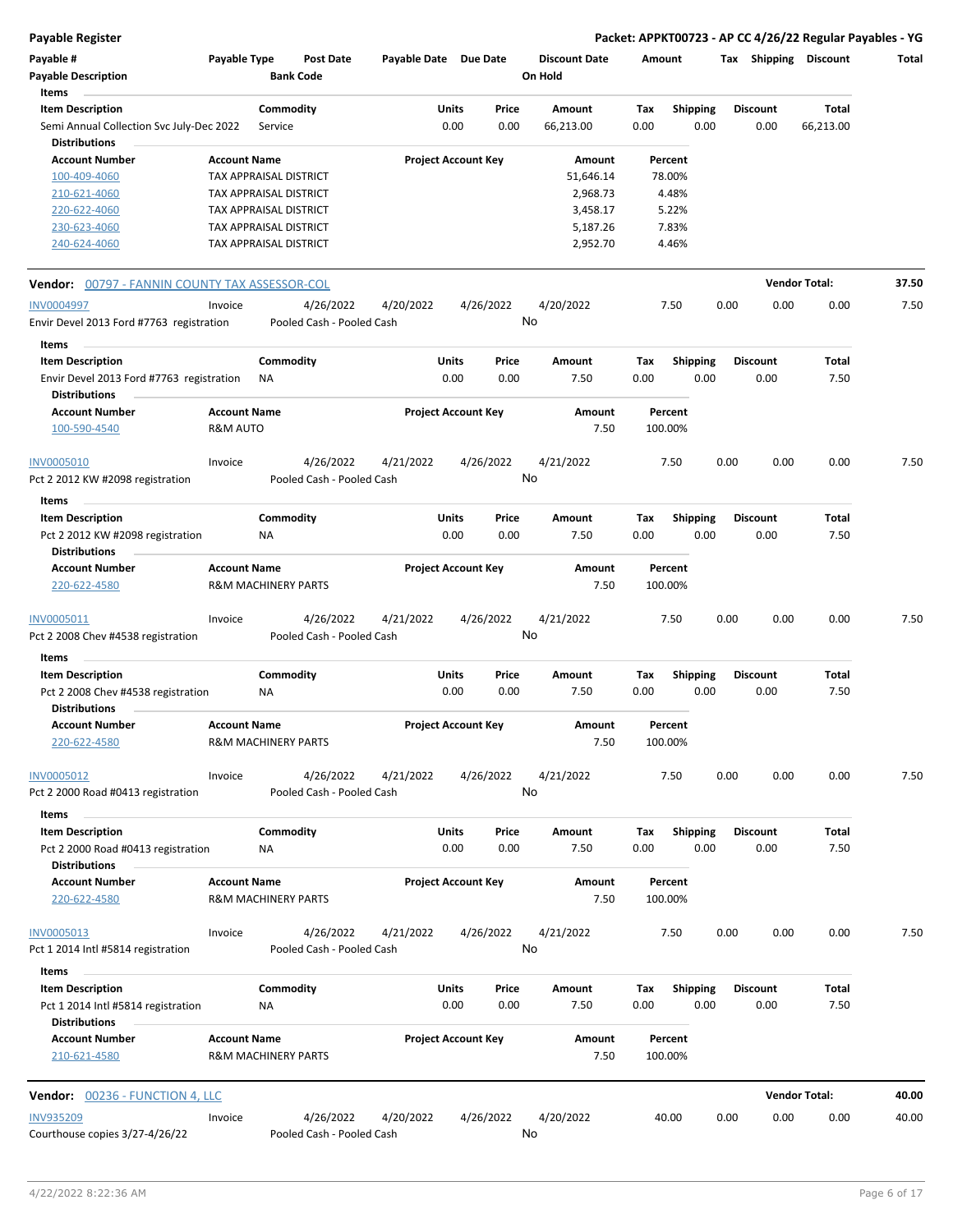| Payable Register                                          |                      |                                      |                       |                            |                                 |           |                         |      |                 |                       | Packet: APPKT00723 - AP CC 4/26/22 Regular Payables - YG |
|-----------------------------------------------------------|----------------------|--------------------------------------|-----------------------|----------------------------|---------------------------------|-----------|-------------------------|------|-----------------|-----------------------|----------------------------------------------------------|
| Payable #<br><b>Payable Description</b>                   | Payable Type         | <b>Post Date</b><br><b>Bank Code</b> | Payable Date Due Date |                            | <b>Discount Date</b><br>On Hold | Amount    |                         |      |                 | Tax Shipping Discount | Total                                                    |
| Items                                                     |                      |                                      |                       |                            |                                 |           |                         |      |                 |                       |                                                          |
| <b>Item Description</b>                                   |                      | Commodity                            |                       | Units<br>Price             | Amount                          | Tax       | Shipping                |      | <b>Discount</b> | Total                 |                                                          |
| Courthouse copies 3/27-4/26/22<br><b>Distributions</b>    | ΝA                   |                                      |                       | 0.00<br>0.00               | 40.00                           | 0.00      | 0.00                    |      | 0.00            | 40.00                 |                                                          |
| <b>Account Number</b>                                     | <b>Account Name</b>  |                                      |                       | <b>Project Account Key</b> | Amount                          | Percent   |                         |      |                 |                       |                                                          |
| 100-510-3150                                              | <b>COPIER RENTAL</b> |                                      |                       |                            | 40.00                           | 100.00%   |                         |      |                 |                       |                                                          |
| Vendor: 00528 - GALLANT SERVICES, LLC                     |                      |                                      |                       |                            |                                 |           |                         |      |                 | <b>Vendor Total:</b>  | 41,382.00                                                |
| <u>15</u>                                                 | Invoice              | 4/26/2022                            | 4/30/2022             | 4/30/2022                  | 4/30/2022                       | 41,382.00 |                         | 0.00 | 0.00            | 0.00                  | 41,382.00                                                |
| Courthouse construction                                   |                      | Pooled Cash - Pooled Cash            |                       |                            | No                              |           |                         |      |                 |                       |                                                          |
| Items                                                     |                      |                                      |                       |                            |                                 |           |                         |      |                 |                       |                                                          |
| <b>Item Description</b>                                   |                      | Commodity                            |                       | Units<br>Price             | Amount                          | Tax       | <b>Shipping</b>         |      | <b>Discount</b> | Total                 |                                                          |
| Courthouse construction                                   | NA                   |                                      |                       | 0.00<br>0.00               | 41,382.00                       | 0.00      | 0.00                    |      | 0.00            | 41,382.00             |                                                          |
| <b>Distributions</b><br><b>Account Number</b>             | <b>Account Name</b>  |                                      |                       | <b>Project Account Key</b> | Amount                          | Percent   |                         |      |                 |                       |                                                          |
| 670-670-1650                                              | <b>CONSTRUCTION</b>  |                                      |                       |                            | 41,382.00                       | 100.00%   |                         |      |                 |                       |                                                          |
| <b>Vendor:</b> 00507 - H & G SYSTEMS, L.P.                |                      |                                      |                       |                            |                                 |           |                         |      |                 | <b>Vendor Total:</b>  | 1,900.00                                                 |
| 1521                                                      | Invoice              | 4/26/2022                            | 4/30/2022             | 4/30/2022                  | 4/30/2022                       | 1,900.00  |                         | 0.00 | 0.00            | 0.00                  | 1,900.00                                                 |
| Courthouse construction                                   |                      | Pooled Cash - Pooled Cash            |                       |                            | No                              |           |                         |      |                 |                       |                                                          |
| Items                                                     |                      |                                      |                       |                            |                                 |           |                         |      |                 |                       |                                                          |
| <b>Item Description</b>                                   |                      | Commodity                            |                       | Units<br>Price             | Amount                          | Tax       | <b>Shipping</b>         |      | <b>Discount</b> | Total                 |                                                          |
| Courthouse construction<br><b>Distributions</b>           | ΝA                   |                                      |                       | 0.00<br>0.00               | 1,900.00                        | 0.00      | 0.00                    |      | 0.00            | 1,900.00              |                                                          |
| <b>Account Number</b>                                     | <b>Account Name</b>  |                                      |                       | <b>Project Account Key</b> | Amount                          | Percent   |                         |      |                 |                       |                                                          |
| 670-670-1650                                              | <b>CONSTRUCTION</b>  |                                      |                       |                            | 1,900.00                        | 100.00%   |                         |      |                 |                       |                                                          |
| Vendor: 00405 - IHS PHARMACY                              |                      |                                      |                       |                            |                                 |           |                         |      |                 | <b>Vendor Total:</b>  | 14,536.62                                                |
| 81253                                                     | Credit Memo          | 4/26/2022                            | 3/28/2022             | 3/28/2022                  | 3/28/2022                       | $-249.57$ |                         | 0.00 | 0.00            | 0.00                  | $-249.57$                                                |
| Jan & Feb 2022 meds returned                              |                      | Pooled Cash - Pooled Cash            |                       |                            | No                              |           |                         |      |                 |                       |                                                          |
| Items<br><b>Item Description</b>                          |                      | Commodity                            |                       | Units<br>Price             | Amount                          | Tax       |                         |      | <b>Discount</b> | Total                 |                                                          |
| Jan & Feb 2022 meds returned                              | ΝA                   |                                      |                       | 0.00<br>0.00               | $-249.57$                       | 0.00      | <b>Shipping</b><br>0.00 |      | 0.00            | $-249.57$             |                                                          |
| <b>Distributions</b>                                      |                      |                                      |                       |                            |                                 |           |                         |      |                 |                       |                                                          |
| <b>Account Number</b>                                     | <b>Account Name</b>  |                                      |                       | <b>Project Account Key</b> | Amount                          | Percent   |                         |      |                 |                       |                                                          |
| 100-565-4050                                              | PRISONER MEDICAL     |                                      |                       |                            | $-249.57$                       | 100.00%   |                         |      |                 |                       |                                                          |
| 81567                                                     | Invoice              | 4/26/2022                            | 3/31/2022             | 4/26/2022                  | 3/31/2022                       | 14,786.19 |                         | 0.00 | 0.00            | 0.00                  | 14,786.19                                                |
| March 2022 prisoner prescriptions                         |                      | Pooled Cash - Pooled Cash            |                       |                            | No                              |           |                         |      |                 |                       |                                                          |
| Items                                                     |                      |                                      |                       |                            |                                 |           |                         |      |                 |                       |                                                          |
| <b>Item Description</b>                                   |                      | Commodity                            |                       | Units<br>Price             | Amount                          | Тах       | <b>Shipping</b>         |      | <b>Discount</b> | Total                 |                                                          |
| March 2022 prisoner prescriptions<br><b>Distributions</b> | ΝA                   |                                      |                       | 0.00<br>0.00               | 14,786.19                       | 0.00      | 0.00                    |      | 0.00            | 14,786.19             |                                                          |
| <b>Account Number</b>                                     | <b>Account Name</b>  |                                      |                       | <b>Project Account Key</b> | Amount                          | Percent   |                         |      |                 |                       |                                                          |
| 100-565-4050                                              | PRISONER MEDICAL     |                                      |                       |                            | 14,786.19                       | 100.00%   |                         |      |                 |                       |                                                          |
| <b>Vendor:</b> VEN02091 - Joe R. Jones Construction Inc   |                      |                                      |                       |                            |                                 |           |                         |      |                 | <b>Vendor Total:</b>  | 57,504.41                                                |
| 20-083-21                                                 | Invoice              | 4/26/2022                            | 4/15/2022             | 4/26/2022                  | 4/15/2022                       | 57,504.41 |                         | 0.00 | 0.00            | 0.00                  | 57,504.41                                                |
| Courthouse construction                                   |                      | Pooled Cash - Pooled Cash            |                       |                            | No                              |           |                         |      |                 |                       |                                                          |
| Items                                                     |                      |                                      |                       |                            |                                 |           |                         |      |                 |                       |                                                          |
| <b>Item Description</b>                                   |                      | Commodity                            |                       | Units<br>Price             | Amount                          | Тах       | <b>Shipping</b>         |      | <b>Discount</b> | Total                 |                                                          |
| Courthouse construction                                   | ΝA                   |                                      |                       | 0.00<br>0.00               | 57,504.41                       | 0.00      | 0.00                    |      | 0.00            | 57,504.41             |                                                          |
| <b>Distributions</b><br><b>Account Number</b>             | <b>Account Name</b>  |                                      |                       | <b>Project Account Key</b> | Amount                          | Percent   |                         |      |                 |                       |                                                          |
| 670-670-1650                                              | CONSTRUCTION         |                                      |                       |                            | 57,504.41                       | 100.00%   |                         |      |                 |                       |                                                          |

**Vendor:** 00501 - LAFUENTE FRAMING, LLC **Vendor Total: 66,215.11**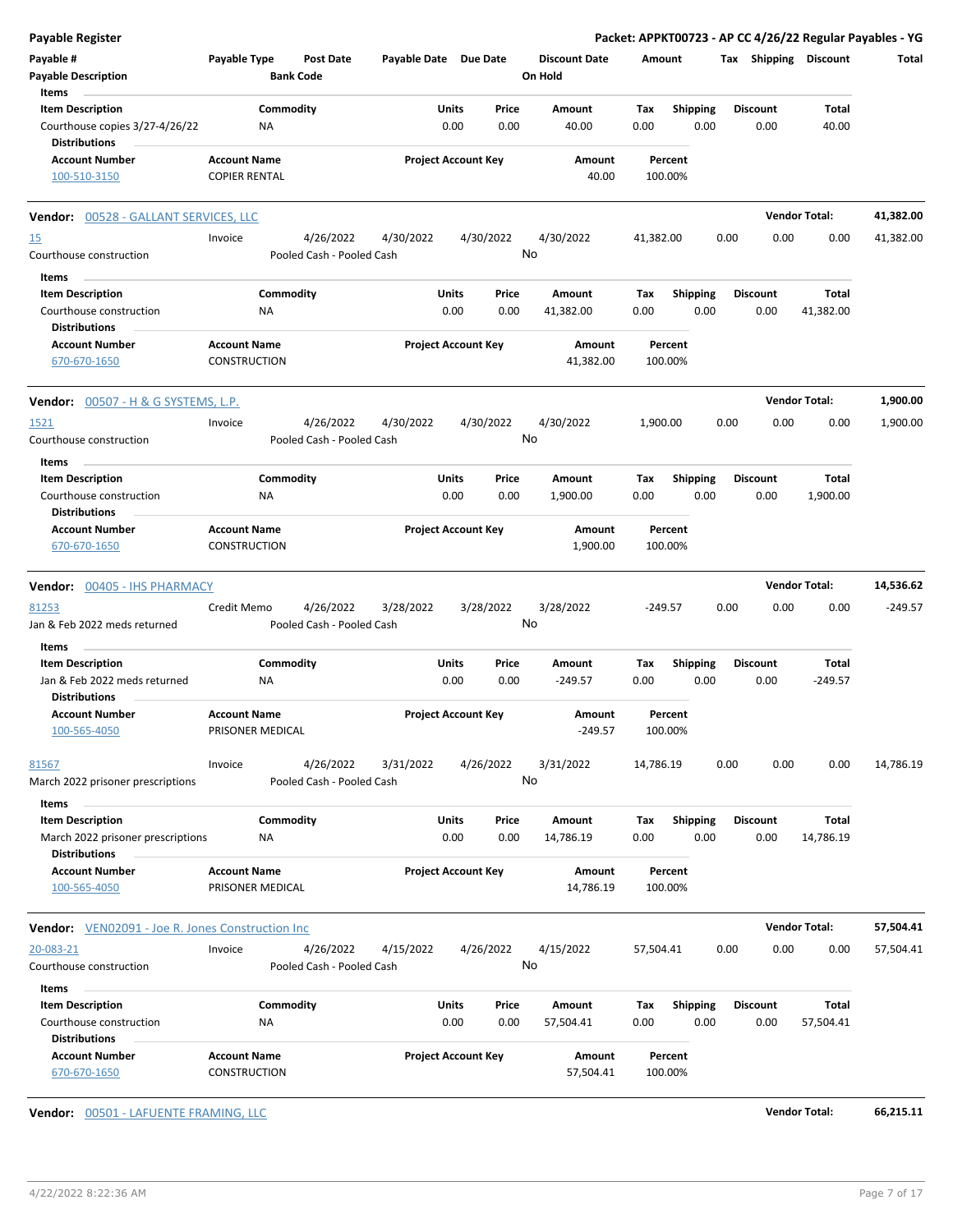| <b>Payable Register</b>                                         |                                            |                           |                  |                       |                            |           |         |                      |           |                    |                 |      |                 |                       | Packet: APPKT00723 - AP CC 4/26/22 Regular Payables - YG |
|-----------------------------------------------------------------|--------------------------------------------|---------------------------|------------------|-----------------------|----------------------------|-----------|---------|----------------------|-----------|--------------------|-----------------|------|-----------------|-----------------------|----------------------------------------------------------|
| Payable #<br><b>Payable Description</b>                         | Payable Type                               | <b>Bank Code</b>          | <b>Post Date</b> | Payable Date Due Date |                            |           | On Hold | <b>Discount Date</b> | Amount    |                    |                 |      |                 | Tax Shipping Discount | Total                                                    |
| 009<br>Courthouse construction completion/retainage             | Invoice                                    | Pooled Cash - Pooled Cash | 4/26/2022        | 4/18/2022             |                            | 4/26/2022 | No      | 4/18/2022            | 66,215.11 |                    |                 | 0.00 | 0.00            | 0.00                  | 66,215.11                                                |
| Items                                                           |                                            |                           |                  |                       |                            |           |         |                      |           |                    |                 |      |                 |                       |                                                          |
| <b>Item Description</b>                                         |                                            | Commodity                 |                  |                       | Units                      | Price     |         | Amount               | Tax       |                    | <b>Shipping</b> |      | <b>Discount</b> | Total                 |                                                          |
| Courthouse construction completion/reta NA                      |                                            |                           |                  |                       | 0.00                       | 0.00      |         | 66,215.11            | 0.00      |                    | 0.00            |      | 0.00            | 66,215.11             |                                                          |
| <b>Distributions</b>                                            |                                            |                           |                  |                       |                            |           |         |                      |           |                    |                 |      |                 |                       |                                                          |
| <b>Account Number</b><br>670-670-1650                           | <b>Account Name</b><br>CONSTRUCTION        |                           |                  |                       | <b>Project Account Key</b> |           |         | Amount<br>66,215.11  |           | Percent<br>100.00% |                 |      |                 |                       |                                                          |
|                                                                 |                                            |                           |                  |                       |                            |           |         |                      |           |                    |                 |      |                 |                       |                                                          |
| Vendor: VEN03202 - Lester, Donna                                |                                            |                           |                  |                       |                            |           |         |                      |           |                    |                 |      |                 | <b>Vendor Total:</b>  | 1,466.56                                                 |
| <b>INV0004987</b><br>5/3-6/22 travel- miles/meals/hotel/parking | Invoice                                    | Pooled Cash - Pooled Cash | 4/26/2022        | 4/18/2022             |                            | 4/26/2022 | No      | 4/18/2022            | 1,466.56  |                    |                 | 0.00 | 0.00            | 0.00                  | 1,466.56                                                 |
| Items                                                           |                                            |                           |                  |                       |                            |           |         |                      |           |                    |                 |      |                 |                       |                                                          |
| <b>Item Description</b>                                         |                                            | Commodity                 |                  |                       | Units                      | Price     |         | <b>Amount</b>        | Tax       |                    | Shipping        |      | <b>Discount</b> | Total                 |                                                          |
| 5/3-6/22 travel- miles-672                                      |                                            | Mileage                   |                  |                       | 672.00                     | 0.59      |         | 393.12               | 0.00      |                    | 0.00            |      | 0.00            | 393.12                |                                                          |
| <b>Distributions</b>                                            |                                            |                           |                  |                       |                            |           |         |                      |           |                    |                 |      |                 |                       |                                                          |
| <b>Account Number</b>                                           | <b>Account Name</b>                        |                           |                  |                       | <b>Project Account Key</b> |           |         | <b>Amount</b>        |           | Percent            |                 |      |                 |                       |                                                          |
| 100-573-4811                                                    | <b>FUNDING CSCD</b>                        |                           |                  |                       |                            |           |         | 393.12               |           | 100.00%            |                 |      |                 |                       |                                                          |
| Items                                                           |                                            |                           |                  |                       |                            |           |         |                      |           |                    |                 |      |                 |                       |                                                          |
| <b>Item Description</b>                                         |                                            | Commodity                 |                  |                       | Units                      | Price     |         | Amount               | Tax       |                    | <b>Shipping</b> |      | <b>Discount</b> | Total                 |                                                          |
| 5/3-6/22 travel- meals/hotel/parking                            |                                            | <b>NA</b>                 |                  |                       | 0.00                       | 0.00      |         | 1,073.44             | 0.00      |                    | 0.00            |      | 0.00            | 1,073.44              |                                                          |
| <b>Distributions</b>                                            |                                            |                           |                  |                       |                            |           |         |                      |           |                    |                 |      |                 |                       |                                                          |
| <b>Account Number</b><br>100-573-4811                           | <b>Account Name</b><br><b>FUNDING CSCD</b> |                           |                  |                       | <b>Project Account Key</b> |           |         | Amount<br>1,073.44   |           | Percent<br>100.00% |                 |      |                 |                       |                                                          |
|                                                                 |                                            |                           |                  |                       |                            |           |         |                      |           |                    |                 |      |                 |                       |                                                          |
| <b>Vendor:</b> 00437 - Marlin Leasing Corporation               |                                            |                           |                  |                       |                            |           |         |                      |           |                    |                 |      |                 | <b>Vendor Total:</b>  | 3,516.75                                                 |
| 19751569                                                        | Invoice                                    |                           | 4/26/2022        | 4/11/2022             |                            | 4/26/2022 |         | 4/11/2022            | 3,516.75  |                    |                 | 0.00 | 0.00            | 0.00                  | 3,516.75                                                 |
| telephone system                                                |                                            | Pooled Cash - Pooled Cash |                  |                       |                            |           | No      |                      |           |                    |                 |      |                 |                       |                                                          |
| Items                                                           |                                            |                           |                  |                       |                            |           |         |                      |           |                    |                 |      |                 |                       |                                                          |
| <b>Item Description</b>                                         |                                            | Commodity                 |                  |                       | Units                      | Price     |         | Amount               | Tax       |                    | <b>Shipping</b> |      | <b>Discount</b> | Total                 |                                                          |
| telephone system                                                |                                            | ΝA                        |                  |                       | 0.00                       | 0.00      |         | 3,516.75             | 0.00      |                    | 0.00            |      | 0.00            | 3,516.75              |                                                          |
| <b>Distributions</b>                                            |                                            |                           |                  |                       |                            |           |         |                      |           |                    |                 |      |                 |                       |                                                          |
| <b>Account Number</b><br>100-510-4200                           | <b>Account Name</b><br><b>TELEPHONE</b>    |                           |                  |                       | <b>Project Account Key</b> |           |         | Amount<br>3,516.75   |           | Percent<br>100.00% |                 |      |                 |                       |                                                          |
| Vendor: VEN02793 - Merryman, Thomas Wayne                       |                                            |                           |                  |                       |                            |           |         |                      |           |                    |                 |      |                 | Vendor Total:         | 88.00                                                    |
| INV0004992                                                      | Invoice                                    |                           | 4/26/2022        | 4/19/2022             |                            | 4/26/2022 |         | 4/19/2022            |           | 24.00              |                 | 0.00 | 0.00            | 0.00                  | 24.00                                                    |
| 4/18/22 transport meals                                         |                                            | Pooled Cash - Pooled Cash |                  |                       |                            |           | No      |                      |           |                    |                 |      |                 |                       |                                                          |
| Items                                                           |                                            |                           |                  |                       |                            |           |         |                      |           |                    |                 |      |                 |                       |                                                          |
| <b>Item Description</b>                                         |                                            | Commodity                 |                  |                       | Units                      | Price     |         | Amount               | Tax       |                    | <b>Shipping</b> |      | <b>Discount</b> | Total                 |                                                          |
| 4/18/22 transport meals<br><b>Distributions</b>                 |                                            | ΝA                        |                  |                       | 0.00                       | 0.00      |         | 24.00                | 0.00      |                    | 0.00            |      | 0.00            | 24.00                 |                                                          |
| <b>Account Number</b>                                           | <b>Account Name</b>                        |                           |                  |                       | <b>Project Account Key</b> |           |         | Amount               |           | Percent            |                 |      |                 |                       |                                                          |
| 100-560-4280                                                    |                                            | PRISONER TRANSPORT        |                  |                       |                            |           |         | 24.00                |           | 100.00%            |                 |      |                 |                       |                                                          |
| <b>INV0005009</b>                                               | Invoice                                    |                           | 4/26/2022        | 4/21/2022             |                            | 4/26/2022 |         | 4/21/2022            |           | 64.00              |                 | 0.00 | 0.00            | 0.00                  | 64.00                                                    |
| 4/19-20/22 transport meals                                      |                                            | Pooled Cash - Pooled Cash |                  |                       |                            |           | No      |                      |           |                    |                 |      |                 |                       |                                                          |
| Items                                                           |                                            |                           |                  |                       |                            |           |         |                      |           |                    |                 |      |                 |                       |                                                          |
| <b>Item Description</b>                                         |                                            | Commodity                 |                  |                       | Units                      | Price     |         | Amount               | Tax       |                    | <b>Shipping</b> |      | <b>Discount</b> | Total                 |                                                          |
| 4/19-20/22 transport meals<br><b>Distributions</b>              |                                            | ΝA                        |                  |                       | 0.00                       | 0.00      |         | 64.00                | 0.00      |                    | 0.00            |      | 0.00            | 64.00                 |                                                          |
| <b>Account Number</b>                                           | <b>Account Name</b>                        |                           |                  |                       | <b>Project Account Key</b> |           |         | Amount               |           | Percent            |                 |      |                 |                       |                                                          |
| 100-560-4280                                                    |                                            | PRISONER TRANSPORT        |                  |                       |                            |           |         | 64.00                |           | 100.00%            |                 |      |                 |                       |                                                          |
|                                                                 |                                            |                           |                  |                       |                            |           |         |                      |           |                    |                 |      |                 |                       |                                                          |
| Vendor: VEN02620 - Moore, J. Randy                              |                                            |                           |                  |                       |                            |           |         |                      |           |                    |                 |      |                 | <b>Vendor Total:</b>  | 965.56                                                   |
| <b>INV0004986</b><br>4/5-8/22 travel-miles/meals/hotel          | Invoice                                    | Pooled Cash - Pooled Cash | 4/26/2022        | 4/18/2022             |                            | 4/26/2022 | No      | 4/18/2022            |           | 965.56             |                 | 0.00 | 0.00            | 0.00                  | 965.56                                                   |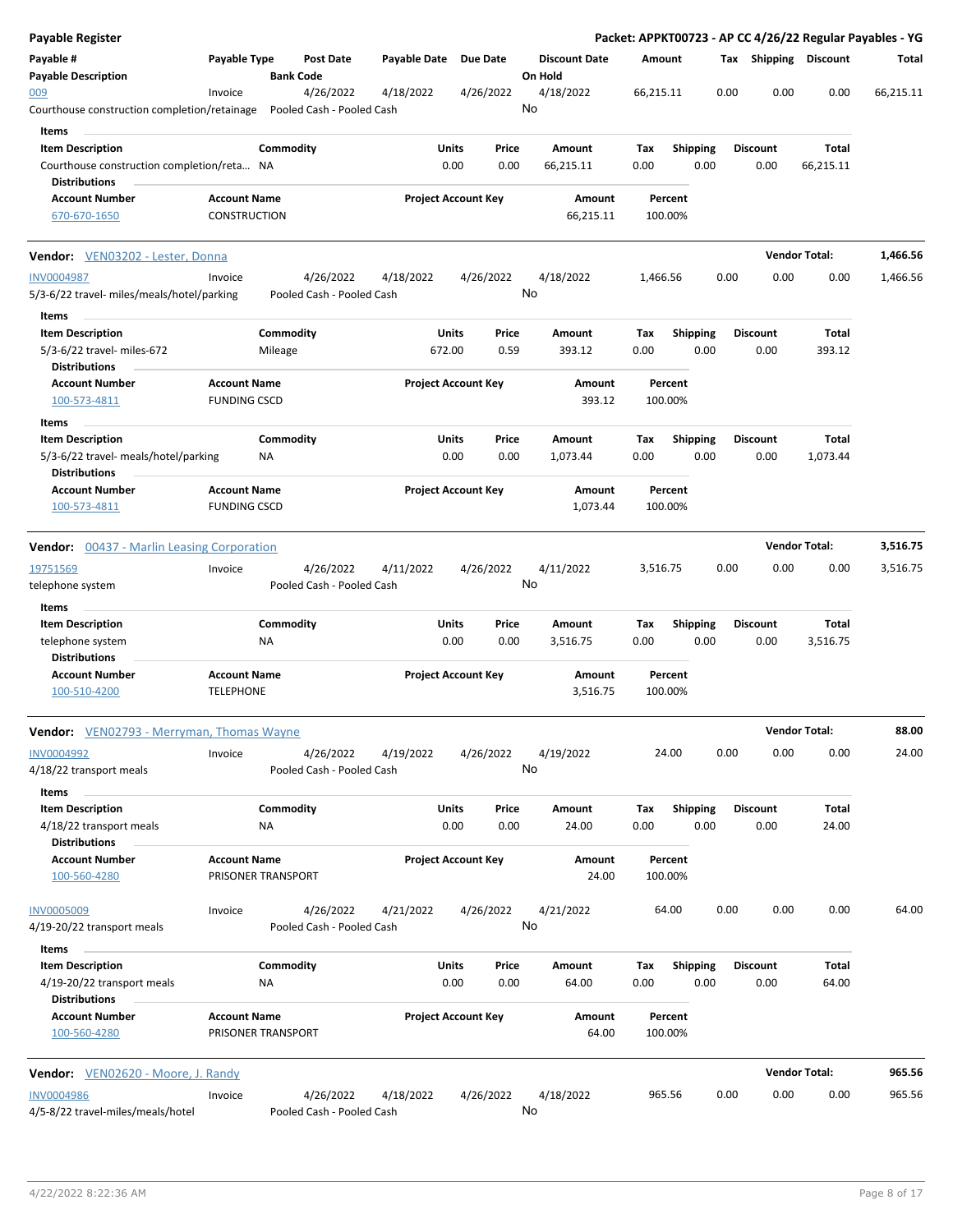| <b>Payable Register</b>                                                        |                     |                                        |                       |                            |                 |                                 |             |                         |      |                         | Packet: APPKT00723 - AP CC 4/26/22 Regular Payables - YG |          |
|--------------------------------------------------------------------------------|---------------------|----------------------------------------|-----------------------|----------------------------|-----------------|---------------------------------|-------------|-------------------------|------|-------------------------|----------------------------------------------------------|----------|
| Payable #<br><b>Payable Description</b>                                        | Payable Type        | <b>Post Date</b><br><b>Bank Code</b>   | Payable Date Due Date |                            |                 | <b>Discount Date</b><br>On Hold | Amount      |                         |      | Tax Shipping Discount   |                                                          | Total    |
| Items                                                                          |                     |                                        |                       |                            |                 |                                 |             |                         |      |                         |                                                          |          |
| <b>Item Description</b><br>4/5-8/22 travel-miles 500                           |                     | Commodity<br>Mileage                   |                       | Units<br>500.00            | Price<br>0.59   | Amount<br>292.50                | Tax<br>0.00 | Shipping<br>0.00        |      | <b>Discount</b><br>0.00 | Total<br>292.50                                          |          |
| <b>Distributions</b><br><b>Account Number</b><br>100-400-4270                  | <b>Account Name</b> | OUT OF COUNTY TRAVEL/TRAINING          |                       | <b>Project Account Key</b> |                 | Amount<br>292.50                | 100.00%     | Percent                 |      |                         |                                                          |          |
| Items                                                                          |                     |                                        |                       |                            |                 |                                 |             |                         |      |                         |                                                          |          |
| <b>Item Description</b>                                                        |                     | Commodity                              |                       | Units                      | Price           | Amount                          | Tax         | <b>Shipping</b>         |      | <b>Discount</b>         | Total                                                    |          |
| 4/5-8/22 travel-meals/hotel                                                    |                     | ΝA                                     |                       | 0.00                       | 0.00            | 673.06                          | 0.00        | 0.00                    |      | 0.00                    | 673.06                                                   |          |
| <b>Distributions</b>                                                           |                     |                                        |                       |                            |                 |                                 |             |                         |      |                         |                                                          |          |
| <b>Account Number</b><br>100-400-4270                                          | <b>Account Name</b> | OUT OF COUNTY TRAVEL/TRAINING          |                       | <b>Project Account Key</b> |                 | Amount<br>673.06                | 100.00%     | Percent                 |      |                         |                                                          |          |
| Vendor: 00531 - NORTH TEXAS NATURAL SELECT MATERIAL                            |                     |                                        |                       |                            |                 |                                 |             |                         |      |                         | <b>Vendor Total:</b>                                     | 414.38   |
| 101943<br>Pct 4 Rock & Gravel-granite                                          | Invoice             | 4/26/2022<br>Pooled Cash - Pooled Cash | 4/14/2022             |                            | 4/26/2022<br>No | 4/14/2022                       | 414.38      |                         | 0.00 | 0.00                    | 0.00                                                     | 414.38   |
| Items                                                                          |                     | Commodity                              |                       | Units                      | Price           |                                 |             |                         |      | <b>Discount</b>         | Total                                                    |          |
| <b>Item Description</b><br>Pct 4 Rock & Gravel-granite<br><b>Distributions</b> |                     | Rock                                   |                       | 106.25                     | 3.90            | Amount<br>414.38                | Tax<br>0.00 | <b>Shipping</b><br>0.00 |      | 0.00                    | 414.38                                                   |          |
| <b>Account Number</b>                                                          | <b>Account Name</b> |                                        |                       | <b>Project Account Key</b> |                 | Amount                          |             | Percent                 |      |                         |                                                          |          |
| 240-624-3410                                                                   |                     | R&B MAT. ROCK & GRAVEL                 |                       |                            |                 | 414.38                          | 100.00%     |                         |      |                         |                                                          |          |
| Vendor: 00515 - OPEN ARMS SHELTER                                              |                     |                                        |                       |                            |                 |                                 |             |                         |      |                         | <b>Vendor Total:</b>                                     | 1,000.00 |
| <b>INV0004996</b>                                                              | Invoice             | 4/26/2022                              | 4/20/2022             |                            | 4/26/2022       | 4/20/2022                       | 1,000.00    |                         | 0.00 | 0.00                    | 0.00                                                     | 1,000.00 |
| FY 22 annual allocation<br>Items                                               |                     | Pooled Cash - Pooled Cash              |                       |                            | No              |                                 |             |                         |      |                         |                                                          |          |
| <b>Item Description</b>                                                        |                     | Commodity                              |                       | Units                      | Price           | Amount                          | Tax         | Shipping                |      | <b>Discount</b>         | Total                                                    |          |
| FY 22 annual allocation<br><b>Distributions</b>                                |                     | ΝA                                     |                       | 0.00                       | 0.00            | 1,000.00                        | 0.00        | 0.00                    |      | 0.00                    | 1,000.00                                                 |          |
| <b>Account Number</b><br>100-640-4170                                          | <b>Account Name</b> | <b>OPEN ARMS SHELTER</b>               |                       | <b>Project Account Key</b> |                 | Amount<br>1,000.00              | 100.00%     | Percent                 |      |                         |                                                          |          |
| Vendor: 00267 - PARIS CHEVROLET                                                |                     |                                        |                       |                            |                 |                                 |             |                         |      |                         | <b>Vendor Total:</b>                                     | 1,564.55 |
| 6053504                                                                        | Invoice             | 4/26/2022                              | 4/18/2022             |                            | 4/26/2022       | 4/18/2022                       | 1,564.55    |                         | 0.00 | 0.00                    | 0.00                                                     | 1,564.55 |
| Pct 3 2017 Chev #4746 repairs<br>Items                                         |                     | Pooled Cash - Pooled Cash              |                       |                            | <b>No</b>       |                                 |             |                         |      |                         |                                                          |          |
| <b>Item Description</b>                                                        |                     | Commodity                              |                       | Units                      | Price           | Amount                          | Tax         | <b>Shipping</b>         |      | Discount                | Total                                                    |          |
| Pct 3 2017 Chev #4746 repairs<br><b>Distributions</b>                          |                     | ΝA                                     |                       | 0.00                       | 0.00            | 1,564.55                        | 0.00        | 0.00                    |      | 0.00                    | 1,564.55                                                 |          |
| <b>Account Number</b><br>230-623-4580                                          | <b>Account Name</b> | <b>R&amp;M MACHINERY PARTS</b>         |                       | <b>Project Account Key</b> |                 | Amount<br>1,564.55              | 100.00%     | Percent                 |      |                         |                                                          |          |
| Vendor: 00006 - PARKER TIRE                                                    |                     |                                        |                       |                            |                 |                                 |             |                         |      |                         | <b>Vendor Total:</b>                                     | 1,350.00 |
| 14234<br>Pct 1 road grader tires/flat repair                                   | Invoice             | 4/26/2022<br>Pooled Cash - Pooled Cash | 4/18/2022             |                            | 4/26/2022<br>No | 4/18/2022                       | 1,350.00    |                         | 0.00 | 0.00                    | 0.00                                                     | 1,350.00 |
| Items                                                                          |                     |                                        |                       |                            |                 |                                 |             |                         |      |                         |                                                          |          |
| <b>Item Description</b><br>Pct 1 road grader tires/flat repair                 |                     | Commodity<br>NA                        |                       | Units<br>0.00              | Price<br>0.00   | Amount<br>1,350.00              | Tax<br>0.00 | <b>Shipping</b><br>0.00 |      | Discount<br>0.00        | Total<br>1,350.00                                        |          |
| <b>Distributions</b><br><b>Account Number</b><br>210-621-4590                  | <b>Account Name</b> | R&M MACH. TIRES & TUBES                |                       | <b>Project Account Key</b> |                 | Amount<br>1,350.00              | 100.00%     | Percent                 |      |                         |                                                          |          |
| <b>Vendor:</b> VEN03288 - Parking Mates, Inc.                                  |                     |                                        |                       |                            |                 |                                 |             |                         |      |                         | <b>Vendor Total:</b>                                     | 5,850.00 |
| 9489                                                                           | Invoice             | 4/26/2022                              | 4/8/2022              |                            | 4/26/2022       | 4/8/2022                        | 5,850.00    |                         | 0.00 | 0.00                    | 0.00                                                     | 5,850.00 |
| Courthouse parking lot                                                         |                     | Pooled Cash - Pooled Cash              |                       |                            | No              |                                 |             |                         |      |                         |                                                          |          |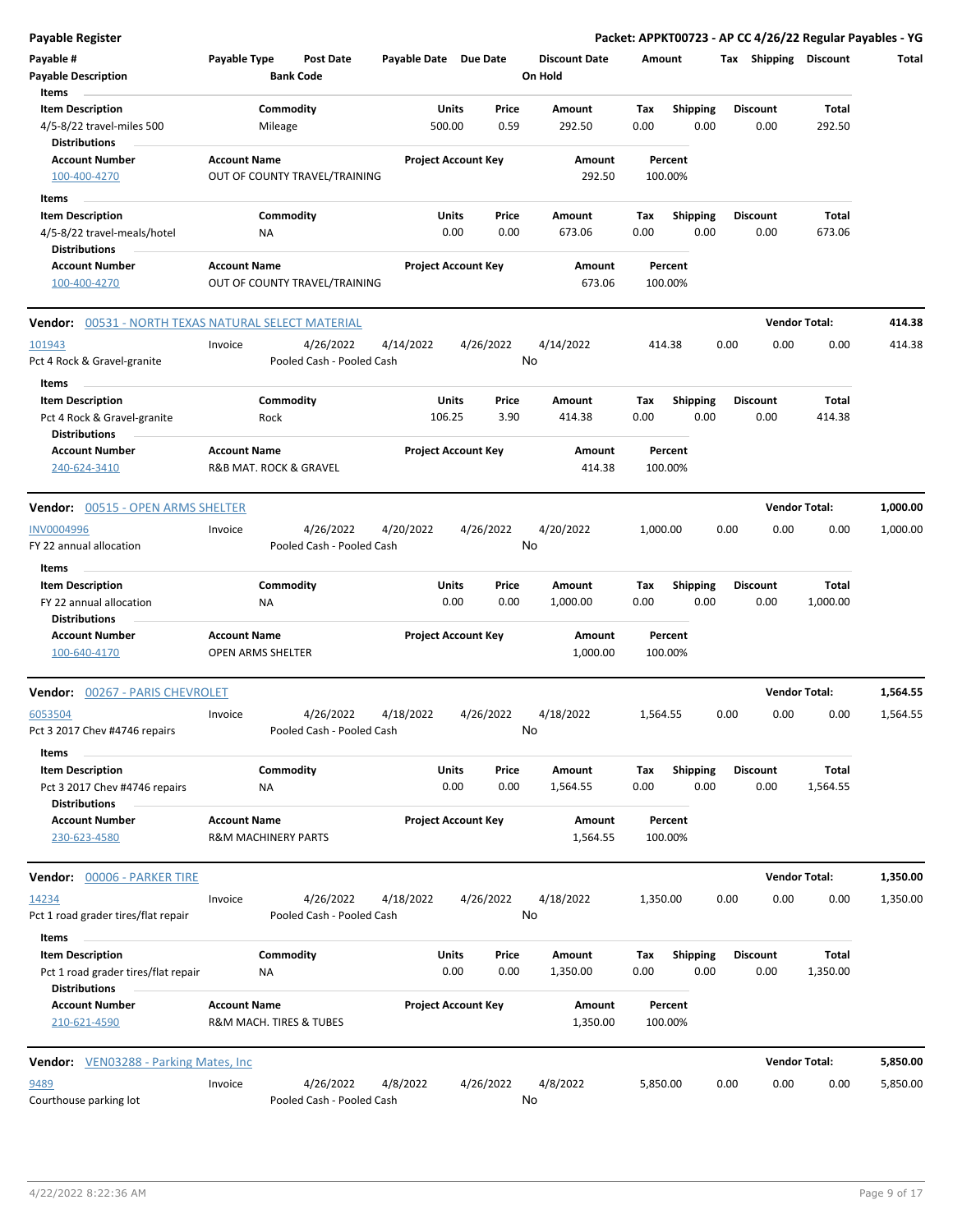| <b>Payable Register</b>                |                                            |                  |                           |                            |       |           |                      |           |                    |      |                 |                       | Packet: APPKT00723 - AP CC 4/26/22 Regular Payables - YG |
|----------------------------------------|--------------------------------------------|------------------|---------------------------|----------------------------|-------|-----------|----------------------|-----------|--------------------|------|-----------------|-----------------------|----------------------------------------------------------|
| Payable #                              | Payable Type                               |                  | <b>Post Date</b>          | Payable Date Due Date      |       |           | <b>Discount Date</b> | Amount    |                    |      |                 | Tax Shipping Discount | Total                                                    |
| <b>Payable Description</b>             |                                            | <b>Bank Code</b> |                           |                            |       |           | On Hold              |           |                    |      |                 |                       |                                                          |
| Items                                  |                                            |                  |                           |                            |       |           |                      |           |                    |      |                 |                       |                                                          |
| <b>Item Description</b>                |                                            | Commodity        |                           |                            | Units | Price     | Amount               | Tax       | <b>Shipping</b>    |      | <b>Discount</b> | Total                 |                                                          |
| Courthouse parking lot                 |                                            | NA               |                           |                            | 0.00  | 0.00      | 5,850.00             | 0.00      | 0.00               |      | 0.00            | 5,850.00              |                                                          |
| <b>Distributions</b>                   |                                            |                  |                           |                            |       |           |                      |           |                    |      |                 |                       |                                                          |
| <b>Account Number</b>                  | <b>Account Name</b>                        |                  |                           | <b>Project Account Key</b> |       |           | Amount               |           | Percent            |      |                 |                       |                                                          |
| 670-670-1650                           | CONSTRUCTION                               |                  |                           |                            |       |           | 5,850.00             |           | 100.00%            |      |                 |                       |                                                          |
| Vendor: 00469 - PAT'S PUMP SERVICE     |                                            |                  |                           |                            |       |           |                      |           |                    |      |                 | <b>Vendor Total:</b>  | 1,170.00                                                 |
| 3907                                   | Invoice                                    |                  | 4/26/2022                 | 4/15/2022                  |       | 4/26/2022 | 4/15/2022            | 1,170.00  |                    | 0.00 | 0.00            | 0.00                  | 1,170.00                                                 |
| Courthouse porta-potty                 |                                            |                  | Pooled Cash - Pooled Cash |                            |       |           | No                   |           |                    |      |                 |                       |                                                          |
| Items                                  |                                            |                  |                           |                            |       |           |                      |           |                    |      |                 |                       |                                                          |
| <b>Item Description</b>                |                                            | Commodity        |                           |                            | Units | Price     | Amount               | Tax       | <b>Shipping</b>    |      | <b>Discount</b> | Total                 |                                                          |
| Courthouse porta-potty                 |                                            | NA               |                           |                            | 0.00  | 0.00      | 1,170.00             | 0.00      | 0.00               |      | 0.00            | 1,170.00              |                                                          |
| <b>Distributions</b>                   |                                            |                  |                           |                            |       |           |                      |           |                    |      |                 |                       |                                                          |
| <b>Account Number</b><br>670-670-1650  | <b>Account Name</b><br><b>CONSTRUCTION</b> |                  |                           | <b>Project Account Key</b> |       |           | Amount<br>1,170.00   |           | Percent<br>100.00% |      |                 |                       |                                                          |
|                                        |                                            |                  |                           |                            |       |           |                      |           |                    |      |                 |                       |                                                          |
| Vendor: 00353 - RDO EQUIPMENT CO       |                                            |                  |                           |                            |       |           |                      |           |                    |      |                 | <b>Vendor Total:</b>  | 31,296.26                                                |
| W8361924                               | Invoice                                    |                  | 4/26/2022                 | 3/30/2022                  |       | 4/26/2022 | 3/30/2022            | 23,861.28 |                    | 0.00 | 0.00            | 0.00                  | 23,861.28                                                |
| #7451001 Pct 2 motor grader 12H repair |                                            |                  | Pooled Cash - Pooled Cash |                            |       |           | No                   |           |                    |      |                 |                       |                                                          |
| Items                                  |                                            |                  |                           |                            |       |           |                      |           |                    |      |                 |                       |                                                          |
| <b>Item Description</b>                |                                            | Commodity        |                           |                            | Units | Price     | Amount               | Tax       | <b>Shipping</b>    |      | <b>Discount</b> | Total                 |                                                          |
| #7451001 Pct 2 motor grader 12H repair |                                            | ΝA               |                           |                            | 0.00  | 0.00      | 23,861.28            | 0.00      | 0.00               |      | 0.00            | 23,861.28             |                                                          |
| <b>Distributions</b>                   |                                            |                  |                           |                            |       |           |                      |           |                    |      |                 |                       |                                                          |
| <b>Account Number</b>                  | <b>Account Name</b>                        |                  |                           | <b>Project Account Key</b> |       |           | Amount               |           | Percent            |      |                 |                       |                                                          |
| 220-622-4580                           | <b>R&amp;M MACHINERY PARTS</b>             |                  |                           |                            |       |           | 23,861.28            |           | 100.00%            |      |                 |                       |                                                          |
| W8516124                               | Invoice                                    |                  | 4/26/2022                 | 4/14/2022                  |       | 4/26/2022 | 4/14/2022            | 7,434.98  |                    | 0.00 | 0.00            | 0.00                  | 7,434.98                                                 |
| Pct 3 4WD Loader repair                |                                            |                  | Pooled Cash - Pooled Cash |                            |       |           | No                   |           |                    |      |                 |                       |                                                          |
| Items                                  |                                            |                  |                           |                            |       |           |                      |           |                    |      |                 |                       |                                                          |
| <b>Item Description</b>                |                                            | Commodity        |                           |                            | Units | Price     | Amount               | Tax       | <b>Shipping</b>    |      | <b>Discount</b> | Total                 |                                                          |
| Pct 3 4WD Loader repair                |                                            | NA               |                           |                            | 0.00  | 0.00      | 7,434.98             | 0.00      | 0.00               |      | 0.00            | 7,434.98              |                                                          |
| <b>Distributions</b>                   |                                            |                  |                           |                            |       |           |                      |           |                    |      |                 |                       |                                                          |
| <b>Account Number</b>                  | <b>Account Name</b>                        |                  |                           | <b>Project Account Key</b> |       |           | Amount               |           | Percent            |      |                 |                       |                                                          |
| 230-623-4580                           | <b>R&amp;M MACHINERY PARTS</b>             |                  |                           |                            |       |           | 7,434.98             |           | 100.00%            |      |                 |                       |                                                          |
| Vendor: 00289 - RELIANT                |                                            |                  |                           |                            |       |           |                      |           |                    |      |                 | <b>Vendor Total:</b>  | 5,525.11                                                 |
| 111 036 778 568 6                      | Invoice                                    |                  | 4/26/2022                 | 4/21/2022                  |       | 5/11/2022 | 4/21/2022            | 3,176.10  |                    | 0.00 | 0.00            | 0.00                  | 3,176.10                                                 |
| #2 533 980-5 Courthouse 3/16-4/17/22   |                                            |                  | Pooled Cash - Pooled Cash |                            |       |           | No                   |           |                    |      |                 |                       |                                                          |
| Items                                  |                                            |                  |                           |                            |       |           |                      |           |                    |      |                 |                       |                                                          |
| <b>Item Description</b>                |                                            | Commodity        |                           |                            | Units | Price     | Amount               | Tax       | <b>Shipping</b>    |      | <b>Discount</b> | Total                 |                                                          |
| #2 533 980-5 Courthouse 3/16-4/17/22   |                                            | ΝA               |                           |                            | 0.00  | 0.00      | 3,176.10             | 0.00      | 0.00               |      | 0.00            | 3,176.10              |                                                          |
| <b>Distributions</b>                   |                                            |                  |                           |                            |       |           |                      |           |                    |      |                 |                       |                                                          |
| <b>Account Number</b>                  | <b>Account Name</b>                        |                  |                           | <b>Project Account Key</b> |       |           | Amount               |           | Percent            |      |                 |                       |                                                          |
| 100-510-4400                           | UTILITIES ELECTRICITY                      |                  |                           |                            |       |           | 3,176.10             |           | 100.00%            |      |                 |                       |                                                          |
| 111 036 778 569 4                      | Invoice                                    |                  | 4/26/2022                 | 4/21/2022                  |       | 5/11/2022 | 4/21/2022            |           | 398.80             | 0.00 | 0.00            | 0.00                  | 398.80                                                   |
| #2 533 981-3 TDHS 3/16-4/17/22         |                                            |                  | Pooled Cash - Pooled Cash |                            |       |           | No                   |           |                    |      |                 |                       |                                                          |
| Items                                  |                                            |                  |                           |                            |       |           |                      |           |                    |      |                 |                       |                                                          |
| <b>Item Description</b>                |                                            | Commodity        |                           |                            | Units | Price     | Amount               | Tax       | <b>Shipping</b>    |      | <b>Discount</b> | Total                 |                                                          |
| #2 533 981-3 TDHS 3/16-4/17/22         |                                            | NA               |                           |                            | 0.00  | 0.00      | 398.80               | 0.00      | 0.00               |      | 0.00            | 398.80                |                                                          |
| <b>Distributions</b>                   |                                            |                  |                           |                            |       |           |                      |           |                    |      |                 |                       |                                                          |
| <b>Account Number</b>                  | <b>Account Name</b>                        |                  |                           | <b>Project Account Key</b> |       |           | Amount               |           | Percent            |      |                 |                       |                                                          |
| 100-640-4400                           | UTILITIES ELECTRICITY                      |                  |                           |                            |       |           | 398.80               |           | 100.00%            |      |                 |                       |                                                          |
| 111 036 779 570 2                      | Invoice                                    |                  | 4/26/2022                 | 4/21/2022                  |       | 5/11/2022 | 4/21/2022            |           | 290.62             | 0.00 | 0.00            | 0.00                  | 290.62                                                   |
| #2 533 982-1 E Annex 3/16-4/17/22      |                                            |                  | Pooled Cash - Pooled Cash |                            |       |           | No                   |           |                    |      |                 |                       |                                                          |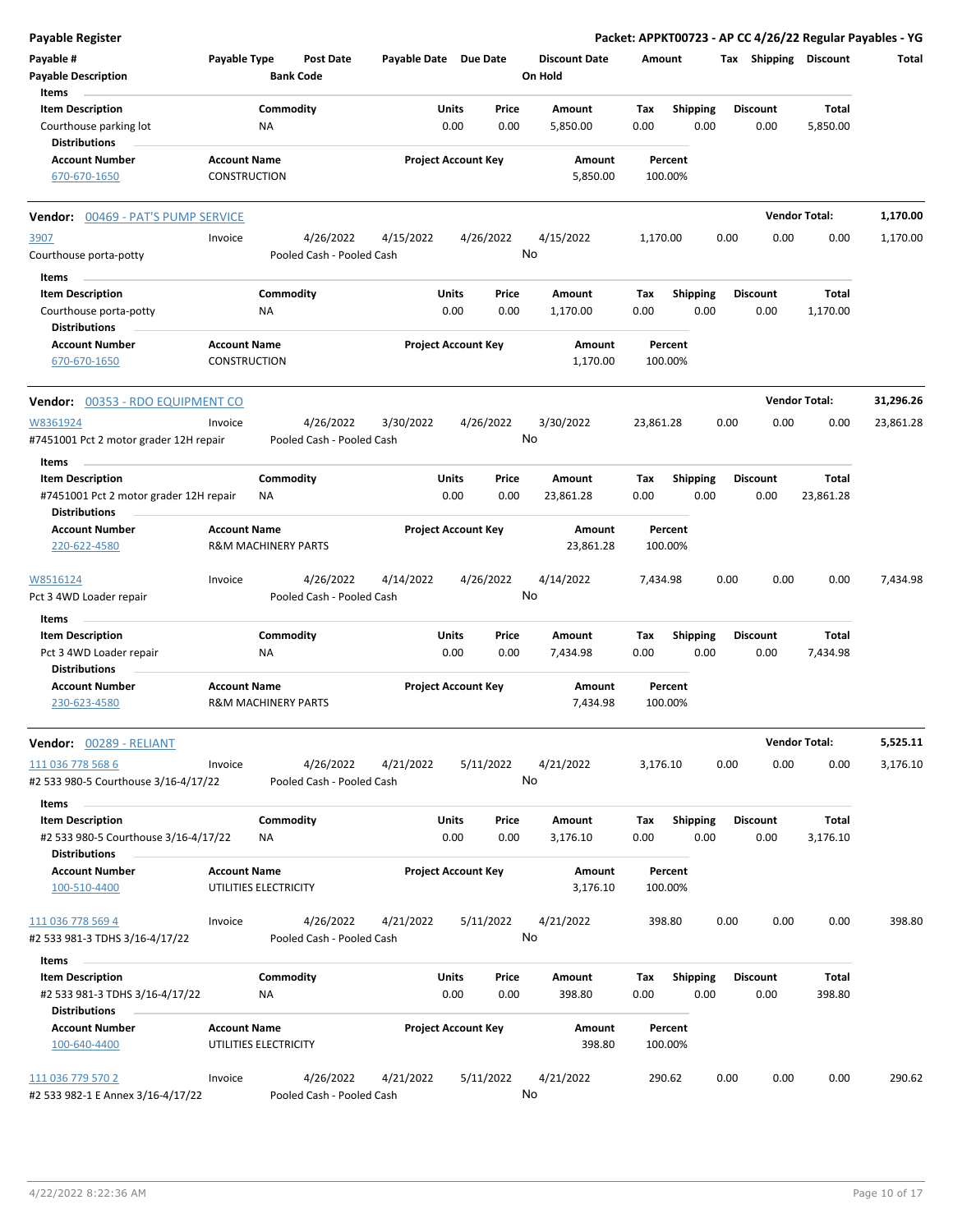| <b>Payable Register</b>                                                          |                     |                                        |                       |                                |                      |                    |                         | Packet: APPKT00723 - AP CC 4/26/22 Regular Payables - YG |                |        |
|----------------------------------------------------------------------------------|---------------------|----------------------------------------|-----------------------|--------------------------------|----------------------|--------------------|-------------------------|----------------------------------------------------------|----------------|--------|
| Payable #                                                                        | Payable Type        | Post Date                              | Payable Date Due Date |                                | <b>Discount Date</b> | Amount             |                         | Tax Shipping Discount                                    |                | Total  |
| <b>Payable Description</b>                                                       |                     | <b>Bank Code</b>                       |                       |                                | On Hold              |                    |                         |                                                          |                |        |
| Items                                                                            |                     |                                        |                       |                                |                      |                    |                         |                                                          |                |        |
| <b>Item Description</b>                                                          |                     | Commodity                              |                       | Units<br>Price                 | Amount               | Tax                | <b>Shipping</b>         | <b>Discount</b>                                          | Total          |        |
| #2 533 982-1 E Annex 3/16-4/17/22                                                |                     | <b>NA</b>                              |                       | 0.00<br>0.00                   | 290.62               | 0.00               | 0.00                    | 0.00                                                     | 290.62         |        |
| <b>Distributions</b>                                                             |                     |                                        |                       |                                |                      |                    |                         |                                                          |                |        |
| <b>Account Number</b>                                                            | <b>Account Name</b> |                                        |                       | <b>Project Account Key</b>     | Amount               | Percent            |                         |                                                          |                |        |
| 100-511-4400                                                                     |                     | UTILITIES ELECTRICITY                  |                       |                                | 290.62               | 100.00%            |                         |                                                          |                |        |
| 112 013 999 343 5                                                                | Invoice             | 4/26/2022                              | 4/19/2022             | 5/9/2022                       | 4/19/2022            | 109.02             |                         | 0.00<br>0.00                                             | 0.00           | 109.02 |
| #2 533 974-8 Pct 1 electric 3/14-4/12/22                                         |                     | Pooled Cash - Pooled Cash              |                       |                                | No                   |                    |                         |                                                          |                |        |
| Items                                                                            |                     |                                        |                       |                                |                      |                    |                         |                                                          |                |        |
| <b>Item Description</b>                                                          |                     | Commodity                              |                       | Units<br>Price                 | Amount               | Tax                | <b>Shipping</b>         | <b>Discount</b>                                          | Total          |        |
| #2 533 974-8 Pct 1 electric 3/14-4/12/22                                         |                     | ΝA                                     |                       | 0.00<br>0.00                   | 109.02               | 0.00               | 0.00                    | 0.00                                                     | 109.02         |        |
| <b>Distributions</b>                                                             |                     |                                        |                       |                                |                      |                    |                         |                                                          |                |        |
| <b>Account Number</b><br>210-621-4400                                            | <b>Account Name</b> | UTILITY ELECTRICITY                    |                       | <b>Project Account Key</b>     | Amount<br>109.02     | Percent<br>100.00% |                         |                                                          |                |        |
| 114 009 918 252 2<br>#2 533 972-2 Pct 2 3/8-4/7/22                               | Invoice             | 4/26/2022<br>Pooled Cash - Pooled Cash | 4/14/2022             | 4/26/2022                      | 4/14/2022<br>No      | 85.39              |                         | 0.00<br>0.00                                             | 0.00           | 85.39  |
| Items                                                                            |                     |                                        |                       |                                |                      |                    |                         |                                                          |                |        |
| <b>Item Description</b><br>#2 533 972-2 Pct 2 3/8-4/7/22<br><b>Distributions</b> |                     | Commodity<br>ΝA                        |                       | Units<br>Price<br>0.00<br>0.00 | Amount<br>85.39      | Tax<br>0.00        | <b>Shipping</b><br>0.00 | <b>Discount</b><br>0.00                                  | Total<br>85.39 |        |
| <b>Account Number</b>                                                            | <b>Account Name</b> |                                        |                       | <b>Project Account Key</b>     | Amount               | Percent            |                         |                                                          |                |        |
| 220-622-4400                                                                     |                     | UTILITY ELECTRICITY                    |                       |                                | 85.39                | 100.00%            |                         |                                                          |                |        |
| 114 009 918 253 0                                                                | Invoice             | 4/26/2022                              | 4/14/2022             | 4/26/2022                      | 4/14/2022            | 26.60              |                         | 0.00<br>0.00                                             | 0.00           | 26.60  |
| #2 591 591-9 Pct 2 gd light 3/8-4/7/22                                           |                     | Pooled Cash - Pooled Cash              |                       |                                | No                   |                    |                         |                                                          |                |        |
| Items                                                                            |                     |                                        |                       |                                |                      |                    |                         |                                                          |                |        |
| <b>Item Description</b>                                                          |                     | Commodity                              |                       | <b>Units</b><br>Price          | Amount               | Tax                | <b>Shipping</b>         | <b>Discount</b>                                          | Total          |        |
| #2 591 591-9 Pct 2 gd light 3/8-4/7/22<br><b>Distributions</b>                   |                     | NA                                     |                       | 0.00<br>0.00                   | 26.60                | 0.00               | 0.00                    | 0.00                                                     | 26.60          |        |
| <b>Account Number</b>                                                            | <b>Account Name</b> |                                        |                       | <b>Project Account Key</b>     | Amount               | Percent            |                         |                                                          |                |        |
| 220-622-4400                                                                     |                     | UTILITY ELECTRICITY                    |                       |                                | 26.60                | 100.00%            |                         |                                                          |                |        |
| 114 009 918 254 8                                                                | Invoice             | 4/26/2022                              | 4/14/2022             | 4/26/2022                      | 4/14/2022            | 11.37              |                         | 0.00<br>0.00                                             | 0.00           | 11.37  |
| #2 591 592-7 Pct 2 gd light 3/8-4/7/22                                           |                     | Pooled Cash - Pooled Cash              |                       |                                | No                   |                    |                         |                                                          |                |        |
|                                                                                  |                     |                                        |                       |                                |                      |                    |                         |                                                          |                |        |
| Items                                                                            |                     |                                        |                       |                                |                      |                    |                         |                                                          |                |        |
| <b>Item Description</b><br>#2 591 592-7 Pct 2 gd light 3/8-4/7/22                |                     | Commodity<br><b>NA</b>                 |                       | Units<br>Price<br>0.00<br>0.00 | Amount<br>11.37      | Tax<br>0.00        | <b>Shipping</b><br>0.00 | <b>Discount</b><br>0.00                                  | Total<br>11.37 |        |
| <b>Distributions</b>                                                             |                     |                                        |                       |                                |                      |                    |                         |                                                          |                |        |
| <b>Account Number</b>                                                            | <b>Account Name</b> |                                        |                       | <b>Project Account Key</b>     | Amount               | Percent            |                         |                                                          |                |        |
| 220-622-4400                                                                     |                     | UTILITY ELECTRICITY                    |                       |                                | 11.37                | 100.00%            |                         |                                                          |                |        |
| 116 009 460 020 3                                                                | Invoice             | 4/26/2022                              | 4/20/2022             | 4/26/2022                      | 4/20/2022            | 427.79             |                         | 0.00<br>0.00                                             | 0.00           | 427.79 |
| #2 533 978-9 S Annex electric 3/15-4/13/22                                       |                     | Pooled Cash - Pooled Cash              |                       |                                | No                   |                    |                         |                                                          |                |        |
|                                                                                  |                     |                                        |                       |                                |                      |                    |                         |                                                          |                |        |
| Items                                                                            |                     |                                        |                       |                                |                      |                    |                         |                                                          |                |        |
| <b>Item Description</b>                                                          |                     | Commodity                              |                       | Units<br>Price                 | Amount               | Tax                | <b>Shipping</b>         | <b>Discount</b>                                          | Total          |        |
| #2 533 978-9 S Annex electric 3/15-4/13/ NA                                      |                     |                                        |                       | 0.00<br>0.00                   | 427.79               | 0.00               | 0.00                    | 0.00                                                     | 427.79         |        |
| <b>Distributions</b>                                                             |                     |                                        |                       |                                |                      |                    |                         |                                                          |                |        |
| <b>Account Number</b>                                                            | <b>Account Name</b> |                                        |                       | <b>Project Account Key</b>     | Amount               | Percent            |                         |                                                          |                |        |
| 100-513-4400                                                                     |                     | UTILITIES ELECTRICITY                  |                       |                                | 427.79               | 100.00%            |                         |                                                          |                |        |
| 301 003 818 317 0                                                                | Invoice             | 4/26/2022                              | 4/20/2022             | 4/26/2022                      | 4/20/2022            | 69.14              |                         | 0.00<br>0.00                                             | 0.00           | 69.14  |
| #6 716 696-7 Co-Op electric 3/15-4/13/22                                         |                     | Pooled Cash - Pooled Cash              |                       |                                | No                   |                    |                         |                                                          |                |        |
| Items                                                                            |                     |                                        |                       |                                |                      |                    |                         |                                                          |                |        |
| <b>Item Description</b>                                                          |                     | Commodity                              |                       | Units<br>Price                 | Amount               | Tax                | Shipping                | <b>Discount</b>                                          | Total          |        |
| #6 716 696-7 Co-Op electric 3/15-4/13/22<br><b>Distributions</b>                 |                     | ΝA                                     |                       | 0.00<br>0.00                   | 69.14                | 0.00               | 0.00                    | 0.00                                                     | 69.14          |        |
| <b>Account Number</b>                                                            | <b>Account Name</b> |                                        |                       | <b>Project Account Key</b>     | Amount               | Percent            |                         |                                                          |                |        |
| 100-512-4400                                                                     |                     | UTILITIES ELECTRICITY                  |                       |                                | 69.14                | 100.00%            |                         |                                                          |                |        |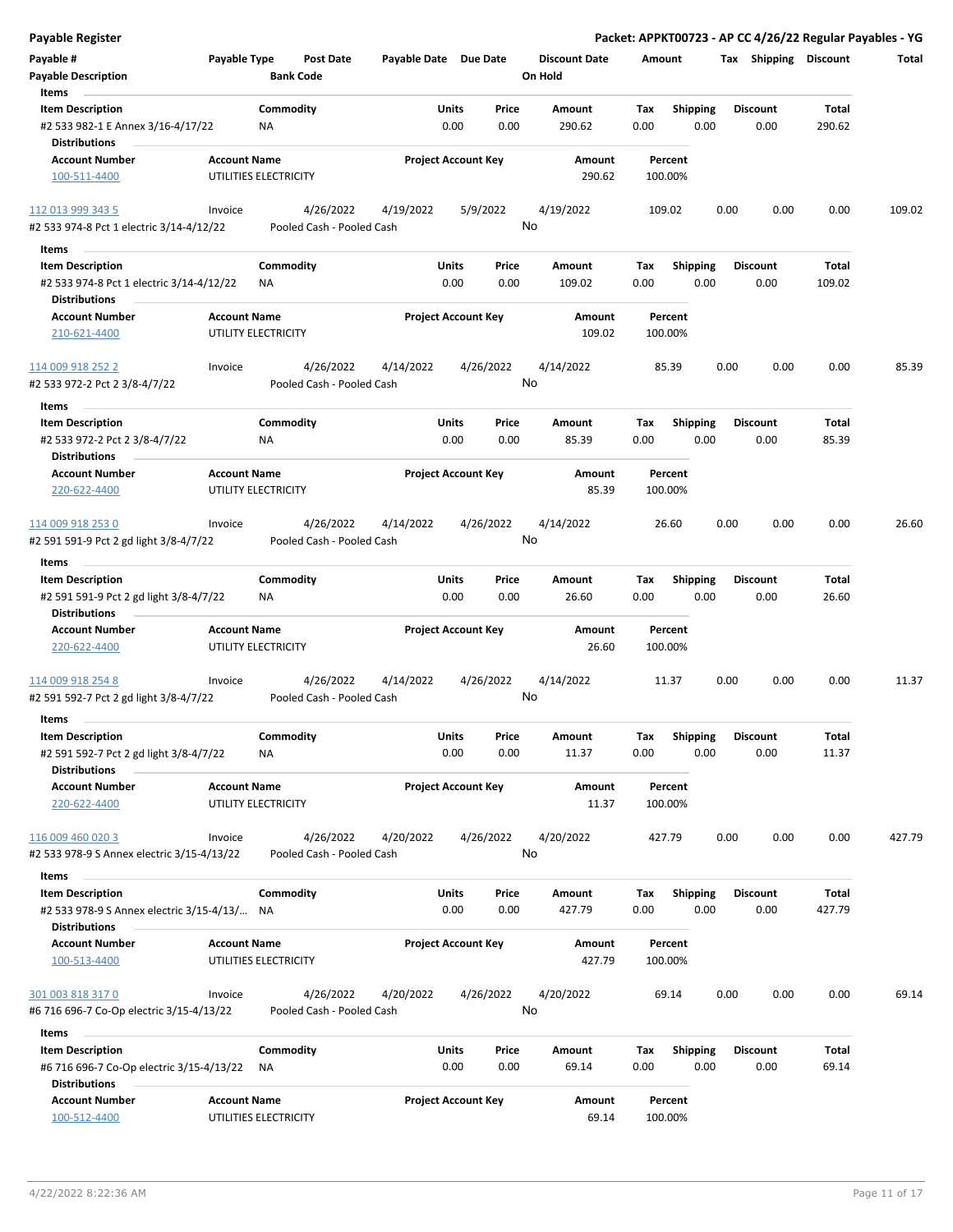| <b>Payable Register</b>                                                                  |                     |                       |                                        |                       |                            |               |                                 |             |                         |      |                         | Packet: APPKT00723 - AP CC 4/26/22 Regular Payables - YG |        |
|------------------------------------------------------------------------------------------|---------------------|-----------------------|----------------------------------------|-----------------------|----------------------------|---------------|---------------------------------|-------------|-------------------------|------|-------------------------|----------------------------------------------------------|--------|
| Payable #<br><b>Payable Description</b>                                                  | Payable Type        | <b>Bank Code</b>      | <b>Post Date</b>                       | Payable Date Due Date |                            |               | <b>Discount Date</b><br>On Hold | Amount      |                         |      | Tax Shipping Discount   |                                                          | Total  |
| 302 003 774 929 3<br>#12 434 984-6 Rec Rd3/FM 273 3/15-4/13/22                           | Invoice             |                       | 4/26/2022<br>Pooled Cash - Pooled Cash | 4/20/2022             | 5/10/2022                  |               | 4/20/2022<br>No                 |             | 22.01                   | 0.00 | 0.00                    | 0.00                                                     | 22.01  |
|                                                                                          |                     |                       |                                        |                       |                            |               |                                 |             |                         |      |                         |                                                          |        |
| Items                                                                                    |                     | Commodity             |                                        |                       | Units                      | Price         | Amount                          | Tax         |                         |      | <b>Discount</b>         | Total                                                    |        |
| <b>Item Description</b><br>#12 434 984-6 Rec Rd3/FM 273 3/15-4/13 NA                     |                     |                       |                                        |                       | 0.00                       | 0.00          | 22.01                           | 0.00        | <b>Shipping</b><br>0.00 |      | 0.00                    | 22.01                                                    |        |
| <b>Distributions</b>                                                                     |                     |                       |                                        |                       |                            |               |                                 |             |                         |      |                         |                                                          |        |
| <b>Account Number</b>                                                                    | <b>Account Name</b> |                       |                                        |                       | <b>Project Account Key</b> |               | Amount                          |             | Percent                 |      |                         |                                                          |        |
| 240-624-4400                                                                             |                     | UTILITY ELECTRICITY   |                                        |                       |                            |               | 22.01                           |             | 100.00%                 |      |                         |                                                          |        |
| 302 003 774 930 1                                                                        | Invoice             |                       | 4/26/2022                              | 4/20/2022             | 5/10/2022                  |               | 4/20/2022                       |             | 70.35                   | 0.00 | 0.00                    | 0.00                                                     | 70.35  |
| #12 434 985-3 1369 Hwy 56 3/15-4/13/22                                                   |                     |                       | Pooled Cash - Pooled Cash              |                       |                            |               | No                              |             |                         |      |                         |                                                          |        |
| Items                                                                                    |                     |                       |                                        |                       |                            |               |                                 |             |                         |      |                         |                                                          |        |
| <b>Item Description</b><br>#12 434 985-3 1369 Hwy 56 3/15-4/13/22 NA                     |                     | Commodity             |                                        |                       | Units<br>0.00              | Price<br>0.00 | Amount<br>70.35                 | Tax<br>0.00 | <b>Shipping</b><br>0.00 |      | <b>Discount</b><br>0.00 | Total<br>70.35                                           |        |
| <b>Distributions</b>                                                                     |                     |                       |                                        |                       |                            |               |                                 |             |                         |      |                         |                                                          |        |
| <b>Account Number</b><br>240-624-4400                                                    | <b>Account Name</b> | UTILITY ELECTRICITY   |                                        |                       | <b>Project Account Key</b> |               | Amount<br>70.35                 |             | Percent<br>100.00%      |      |                         |                                                          |        |
| 302 003 774 931 9                                                                        | Invoice             |                       | 4/26/2022                              | 4/20/2022             | 5/10/2022                  |               | 4/20/2022                       |             | 345.54                  | 0.00 | 0.00                    | 0.00                                                     | 345.54 |
| #12 832 845-7 200 1st St 3/15-4/13/22                                                    |                     |                       | Pooled Cash - Pooled Cash              |                       |                            |               | No                              |             |                         |      |                         |                                                          |        |
| Items                                                                                    |                     |                       |                                        |                       |                            |               |                                 |             |                         |      |                         |                                                          |        |
| <b>Item Description</b><br>#12 832 845-7 200 1st St 3/15-4/13/22<br><b>Distributions</b> |                     | Commodity<br>ΝA       |                                        |                       | Units<br>0.00              | Price<br>0.00 | Amount<br>345.54                | Tax<br>0.00 | <b>Shipping</b><br>0.00 |      | <b>Discount</b><br>0.00 | Total<br>345.54                                          |        |
| <b>Account Number</b><br>100-518-4400                                                    | <b>Account Name</b> | UTILITIES ELECTRICITY |                                        |                       | <b>Project Account Key</b> |               | Amount<br>345.54                |             | Percent<br>100.00%      |      |                         |                                                          |        |
| 304 001 257 164 5<br>#7 358 371-8 Pct 4 3/16-4/17/22                                     | Invoice             |                       | 4/26/2022<br>Pooled Cash - Pooled Cash | 4/21/2022             | 4/26/2022                  |               | 4/21/2022<br>No                 | 151.19      |                         | 0.00 | 0.00                    | 0.00                                                     | 151.19 |
| Items                                                                                    |                     |                       |                                        |                       |                            |               |                                 |             |                         |      |                         |                                                          |        |
| <b>Item Description</b>                                                                  |                     | Commodity             |                                        |                       | Units                      | Price         | Amount                          | Tax         | <b>Shipping</b>         |      | <b>Discount</b>         | Total                                                    |        |
| #7 358 371-8 Pct 4 3/16-4/17/22<br><b>Distributions</b>                                  |                     | ΝA                    |                                        |                       | 0.00                       | 0.00          | 151.19                          | 0.00        | 0.00                    |      | 0.00                    | 151.19                                                   |        |
| <b>Account Number</b>                                                                    | <b>Account Name</b> |                       |                                        |                       | <b>Project Account Key</b> |               | Amount                          |             | Percent                 |      |                         |                                                          |        |
| 240-624-4400                                                                             |                     | UTILITY ELECTRICITY   |                                        |                       |                            |               | 151.19                          |             | 100.00%                 |      |                         |                                                          |        |
| 305 001 137 936 1<br>#9 599 777-1 Agrilife 3/16-4/17/22                                  | Invoice             |                       | 4/26/2022<br>Pooled Cash - Pooled Cash | 4/21/2022             | 5/11/2022                  |               | 4/21/2022<br>No                 |             | 341.19                  | 0.00 | 0.00                    | 0.00                                                     | 341.19 |
| Items                                                                                    |                     |                       |                                        |                       |                            |               |                                 |             |                         |      |                         |                                                          |        |
| <b>Item Description</b>                                                                  |                     | Commodity             |                                        |                       | Units                      | Price         | Amount                          | Tax         | Shipping                |      | <b>Discount</b>         | Total                                                    |        |
| #9 599 777-1 Agrilife 3/16-4/17/22<br><b>Distributions</b>                               |                     | ΝA                    |                                        |                       | 0.00                       | 0.00          | 341.19                          | 0.00        | 0.00                    |      | 0.00                    | 341.19                                                   |        |
| <b>Account Number</b><br>100-516-4400                                                    | <b>Account Name</b> | UTILITIES ELECTRICITY |                                        |                       | <b>Project Account Key</b> |               | Amount<br>341.19                |             | Percent<br>100.00%      |      |                         |                                                          |        |
| <b>Vendor:</b> VEN02727 - Smith, Jonell                                                  |                     |                       |                                        |                       |                            |               |                                 |             |                         |      |                         | <b>Vendor Total:</b>                                     | 557.92 |
| INV0004995                                                                               | Invoice             |                       | 4/26/2022                              | 4/19/2022             | 4/26/2022                  |               | 4/19/2022                       |             | 557.92                  | 0.00 | 0.00                    | 0.00                                                     | 557.92 |
| 5/3-6/22 travel-miles/meals/hotel                                                        |                     |                       | Pooled Cash - Pooled Cash              |                       |                            |               | No                              |             |                         |      |                         |                                                          |        |
| Items                                                                                    |                     |                       |                                        |                       |                            |               |                                 |             |                         |      |                         |                                                          |        |
| <b>Item Description</b>                                                                  |                     | Commodity             |                                        |                       | <b>Units</b>               | Price         | Amount                          | Tax         | <b>Shipping</b>         |      | <b>Discount</b>         | Total                                                    |        |
| 5/3-6/22 travel-miles-704                                                                |                     | Mileage               |                                        |                       | 704.00                     | 0.59          | 411.84                          | 0.00        | 0.00                    |      | 0.00                    | 411.84                                                   |        |
| <b>Distributions</b>                                                                     |                     |                       |                                        |                       |                            |               |                                 |             |                         |      |                         |                                                          |        |
| <b>Account Number</b>                                                                    | <b>Account Name</b> |                       |                                        |                       | <b>Project Account Key</b> |               | Amount                          |             | Percent                 |      |                         |                                                          |        |
| 100-403-4270                                                                             |                     |                       | OUT OF COUNTY TRAVEL/TRAINING          |                       |                            |               | 411.84                          |             | 100.00%                 |      |                         |                                                          |        |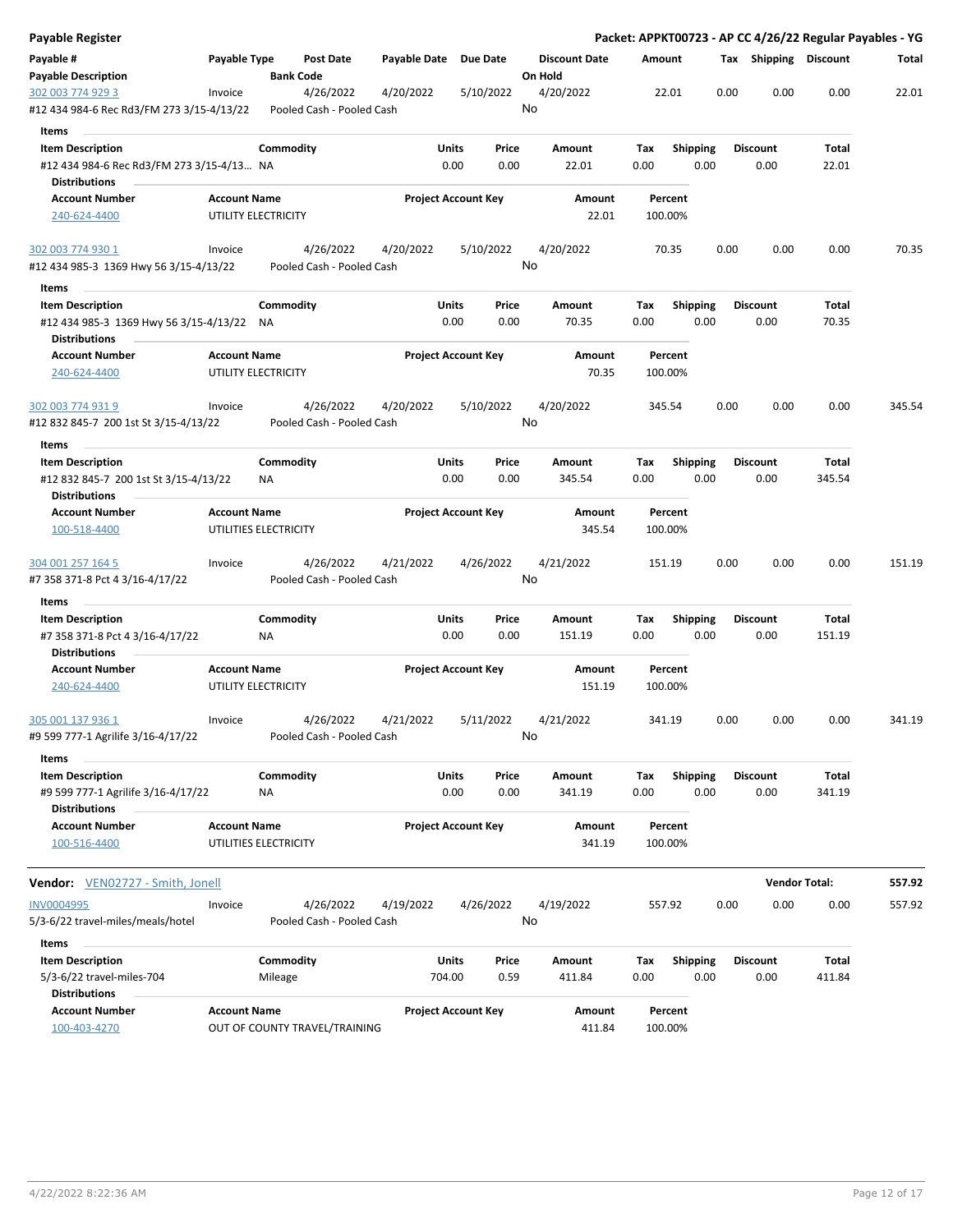| Payable Register                                                                               |                     |                                                      |                                        |                       |                            |                |                                 |                    |                         |      |                         |                      | Packet: APPKT00723 - AP CC 4/26/22 Regular Payables - YG |
|------------------------------------------------------------------------------------------------|---------------------|------------------------------------------------------|----------------------------------------|-----------------------|----------------------------|----------------|---------------------------------|--------------------|-------------------------|------|-------------------------|----------------------|----------------------------------------------------------|
| Payable #<br><b>Payable Description</b>                                                        | Payable Type        | <b>Bank Code</b>                                     | Post Date                              | Payable Date Due Date |                            |                | <b>Discount Date</b><br>On Hold | Amount             |                         |      | Tax Shipping Discount   |                      | Total                                                    |
| Items<br><b>Item Description</b><br>5/3-6/22 travel-meals/hotel<br><b>Distributions</b>        |                     | Commodity<br>NA                                      |                                        |                       | Units<br>0.00              | Price<br>0.00  | Amount<br>146.08                | Tax<br>0.00        | <b>Shipping</b><br>0.00 |      | <b>Discount</b><br>0.00 | Total<br>146.08      |                                                          |
| <b>Account Number</b><br>100-403-4270                                                          | <b>Account Name</b> |                                                      | OUT OF COUNTY TRAVEL/TRAINING          |                       | <b>Project Account Key</b> |                | Amount<br>146.08                | Percent<br>100.00% |                         |      |                         |                      |                                                          |
| <b>Vendor: 00793 - STATE COMPTROLLER</b>                                                       |                     |                                                      |                                        |                       |                            |                |                                 |                    |                         |      |                         | <b>Vendor Total:</b> | 841.22                                                   |
| <b>INV0005003</b>                                                                              | Invoice             |                                                      | 4/26/2022                              | 4/20/2022             |                            | 4/26/2022      | 4/20/2022                       | 841.22             |                         | 0.00 | 0.00                    | 0.00                 | 841.22                                                   |
| Filing fees civil/criminal Qtr ending 3/31/22<br>Items                                         |                     |                                                      | Pooled Cash - Pooled Cash              |                       |                            |                | No                              |                    |                         |      |                         |                      |                                                          |
| <b>Item Description</b>                                                                        |                     | Commodity                                            |                                        |                       | Units                      | Price          | Amount                          | Tax                | <b>Shipping</b>         |      | <b>Discount</b>         | Total                |                                                          |
| Filing fees civil/criminal Qtr ending 3/31/22 NA<br><b>Distributions</b>                       |                     |                                                      |                                        |                       | 0.00                       | 0.00           | 841.22                          | 0.00               | 0.00                    |      | 0.00                    | 841.22               |                                                          |
| <b>Account Number</b><br>100-409-4890                                                          | <b>Account Name</b> | <b>COURT COSTS/ARREST FEES</b>                       |                                        |                       | <b>Project Account Key</b> |                | Amount<br>841.22                | Percent<br>100.00% |                         |      |                         |                      |                                                          |
| <b>Vendor: 00265 - TEXHOMA LIMESTONE, INC.</b>                                                 |                     |                                                      |                                        |                       |                            |                |                                 |                    |                         |      |                         | <b>Vendor Total:</b> | 348.51                                                   |
| 8802<br>Pct 3 Rock & Gravel-hauling 4/11-16/22                                                 | Invoice             |                                                      | 4/26/2022<br>Pooled Cash - Pooled Cash | 4/16/2022             |                            | 4/26/2022      | 4/16/2022<br>No                 | 348.51             |                         | 0.00 | 0.00                    | 0.00                 | 348.51                                                   |
| Items                                                                                          |                     |                                                      |                                        |                       |                            |                |                                 |                    |                         |      |                         |                      |                                                          |
| <b>Item Description</b><br>Pct 3 Rock & Gravel-hauling 4/11-16/22<br><b>Distributions</b>      |                     | Commodity<br>Rock-H                                  |                                        |                       | Units<br>27.42             | Price<br>12.71 | Amount<br>348.51                | Tax<br>0.00        | Shipping<br>0.00        |      | <b>Discount</b><br>0.00 | Total<br>348.51      |                                                          |
| <b>Account Number</b>                                                                          | <b>Account Name</b> |                                                      |                                        |                       | <b>Project Account Key</b> |                | Amount                          | Percent            |                         |      |                         |                      |                                                          |
| 230-623-3410                                                                                   |                     | R&B MAT. ROCK & GRAVEL                               |                                        |                       |                            |                | 348.51                          | 100.00%            |                         |      |                         |                      |                                                          |
| <b>Vendor: 00160 - TXU ENERGY</b>                                                              |                     |                                                      |                                        |                       |                            |                |                                 |                    |                         |      |                         | <b>Vendor Total:</b> | 27.71                                                    |
| 056077576529<br>#900011583831 S Annex 3/16-4/16/22                                             | Invoice             |                                                      | 4/26/2022<br>Pooled Cash - Pooled Cash | 4/15/2022             |                            | 5/16/2022      | 4/15/2022<br>No                 | 27.71              |                         | 0.00 | 0.00                    | 0.00                 | 27.71                                                    |
| Items<br><b>Item Description</b><br>#900011583831 S Annex 3/16-4/16/22<br><b>Distributions</b> |                     | Commodity<br>ΝA                                      |                                        |                       | Units<br>0.00              | Price<br>0.00  | Amount<br>27.71                 | Tax<br>0.00        | <b>Shipping</b><br>0.00 |      | <b>Discount</b><br>0.00 | Total<br>27.71       |                                                          |
| <b>Account Number</b><br>100-513-4400                                                          | <b>Account Name</b> | UTILITIES ELECTRICITY                                |                                        |                       | <b>Project Account Key</b> |                | Amount<br>27.71                 | Percent<br>100.00% |                         |      |                         |                      |                                                          |
| <b>Vendor:</b> 00310 - TYLER TECHNOLOGIES, INC.                                                |                     |                                                      |                                        |                       |                            |                |                                 |                    |                         |      |                         | <b>Vendor Total:</b> | 44,255.42                                                |
| 020-134527<br>Saas Hosting fees 4/1-6/30/22 Odyssey/Judge  Pooled Cash - Pooled Cash           | Invoice             |                                                      | 4/26/2022                              | 4/1/2022              |                            | 5/1/2022       | 4/1/2022<br>No                  | 44,255.42          |                         | 0.00 | 0.00                    | 0.00                 | 44,255.42                                                |
| Items<br><b>Item Description</b>                                                               |                     | Commodity                                            |                                        |                       | Units                      | Price          | Amount                          | Tax                | <b>Shipping</b>         |      | <b>Discount</b>         | Total                |                                                          |
| Saas Hosting fees 4/1-6/30/22 Odyssey/Ju NA<br><b>Distributions</b>                            |                     |                                                      |                                        |                       | 0.00                       | 0.00           | 44,255.42                       | 0.00               | 0.00                    |      | 0.00                    | 44,255.42            |                                                          |
| <b>Account Number</b><br>100-510-4530                                                          | <b>Account Name</b> | <b>COMPUTER SOFTWARE</b>                             |                                        |                       | <b>Project Account Key</b> |                | Amount<br>43,204.80             | Percent            | 97.63%                  |      |                         |                      |                                                          |
| 100-435-4530<br>100-410-4530                                                                   |                     | <b>COMPUTER SOFTWARE</b><br><b>COMPUTER SOFTWARE</b> |                                        |                       |                            |                | 538.12<br>512.50                |                    | 1.22%<br>1.16%          |      |                         |                      |                                                          |
| <b>Vendor:</b> VEN03289 - van Enter Studio, Ltd                                                |                     |                                                      |                                        |                       |                            |                |                                 |                    |                         |      |                         | <b>Vendor Total:</b> | 37,400.00                                                |
| 2022.159<br>Courthouse construction-door                                                       | Invoice             |                                                      | 4/26/2022<br>Pooled Cash - Pooled Cash | 4/12/2022             |                            | 4/26/2022      | 4/12/2022<br>No                 | 37,400.00          |                         | 0.00 | 0.00                    | 0.00                 | 37,400.00                                                |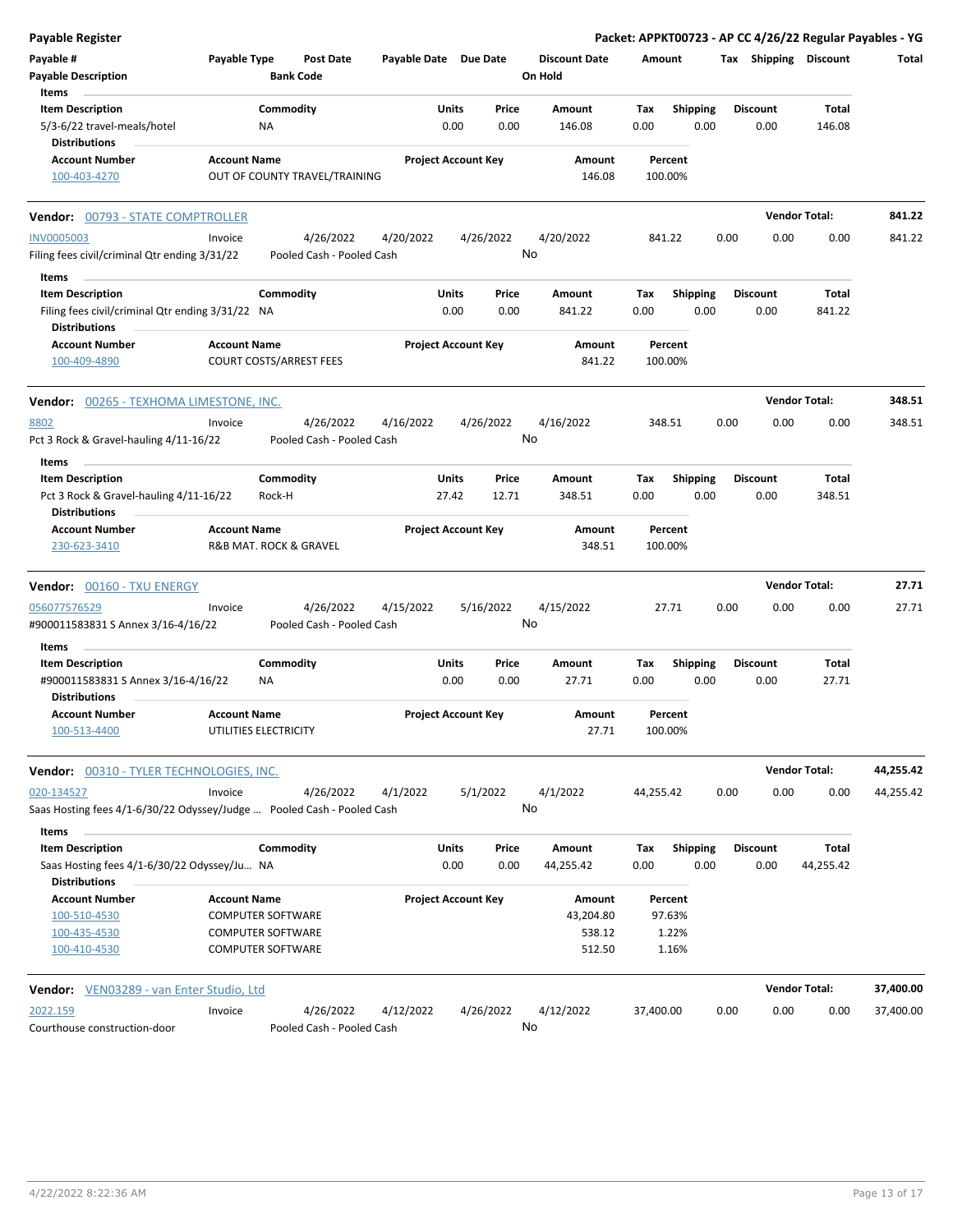| <b>Payable Register</b>                                      |                           |                           |                            |              |       |                      |           |                 |      |                 |                       | Packet: APPKT00723 - AP CC 4/26/22 Regular Payables - YG |
|--------------------------------------------------------------|---------------------------|---------------------------|----------------------------|--------------|-------|----------------------|-----------|-----------------|------|-----------------|-----------------------|----------------------------------------------------------|
| Payable #                                                    | Payable Type              | <b>Post Date</b>          | Payable Date Due Date      |              |       | <b>Discount Date</b> | Amount    |                 |      |                 | Tax Shipping Discount | Total                                                    |
| <b>Payable Description</b><br>Items                          |                           | <b>Bank Code</b>          |                            |              |       | On Hold              |           |                 |      |                 |                       |                                                          |
| <b>Item Description</b>                                      |                           | Commodity                 |                            | Units        | Price | Amount               | Tax       | <b>Shipping</b> |      | <b>Discount</b> | Total                 |                                                          |
| Courthouse construction-door<br><b>Distributions</b>         | NA                        |                           |                            | 0.00         | 0.00  | 37,400.00            | 0.00      | 0.00            |      | 0.00            | 37,400.00             |                                                          |
| <b>Account Number</b>                                        | <b>Account Name</b>       |                           | <b>Project Account Key</b> |              |       | Amount               | Percent   |                 |      |                 |                       |                                                          |
| 670-670-1650                                                 | CONSTRUCTION              |                           |                            |              |       | 37,400.00            | 100.00%   |                 |      |                 |                       |                                                          |
| Vendor: 00127 - VERIZON WIRELESS                             |                           |                           |                            |              |       |                      |           |                 |      |                 | <b>Vendor Total:</b>  | 866.02                                                   |
| 9903828656                                                   | Invoice                   | 4/26/2022                 | 4/10/2022                  | 5/2/2022     |       | 4/10/2022            | 866.02    |                 | 0.00 | 0.00            | 0.00                  | 866.02                                                   |
| Verizon internet 3/11-4/10/22                                |                           | Pooled Cash - Pooled Cash |                            |              |       | No                   |           |                 |      |                 |                       |                                                          |
| Items                                                        |                           |                           |                            |              |       |                      |           |                 |      |                 |                       |                                                          |
| <b>Item Description</b>                                      |                           | Commodity                 |                            | Units        | Price | Amount               | Тах       | <b>Shipping</b> |      | <b>Discount</b> | Total                 |                                                          |
| Verizon Internet 3/11-4/10/22<br><b>Distributions</b>        | ΝA                        |                           |                            | 0.00         | 0.00  | 866.02               | 0.00      | 0.00            |      | 0.00            | 866.02                |                                                          |
| <b>Account Number</b>                                        | <b>Account Name</b>       |                           | <b>Project Account Key</b> |              |       | Amount               | Percent   |                 |      |                 |                       |                                                          |
| 100-404-4210                                                 | <b>ELECTION INTERNET</b>  |                           |                            |              |       | 113.97               | 13.16%    |                 |      |                 |                       |                                                          |
| 100-404-4200                                                 | <b>TELEPHONE</b>          |                           |                            |              |       | 30.18                |           | 3.48%           |      |                 |                       |                                                          |
| 100-405-4210                                                 | <b>INTERNET</b>           |                           |                            |              |       | 37.99                |           | 4.39%           |      |                 |                       |                                                          |
| 100-406-4210                                                 | <b>EMERGENCY INTERNET</b> |                           |                            |              |       | 37.99                |           | 4.39%           |      |                 |                       |                                                          |
| 100-457-4210                                                 | <b>INTERNET</b>           |                           |                            |              |       | 37.99                |           | 4.39%           |      |                 |                       |                                                          |
| 100-503-4210                                                 | <b>EMERGENCY INTERNET</b> |                           |                            |              |       | 37.99                |           | 4.39%           |      |                 |                       |                                                          |
| 100-553-4210                                                 | <b>INTERNET</b>           |                           |                            |              |       | 37.99                |           | 4.39%           |      |                 |                       |                                                          |
| 100-560-4210                                                 | <b>INTERNET SERVICE</b>   |                           |                            |              |       | 531.92               | 61.42%    |                 |      |                 |                       |                                                          |
| 00480 - VESTED NETWORKS<br>Vendor:                           |                           |                           |                            |              |       |                      |           |                 |      |                 | <b>Vendor Total:</b>  | 60.00                                                    |
| <b>IN27506</b>                                               | Invoice                   | 4/26/2022                 | 4/16/2022                  | 5/2/2022     |       | 4/16/2022            | 60.00     |                 | 0.00 | 0.00            | 0.00                  | 60.00                                                    |
| telephone system May 2022                                    |                           | Pooled Cash - Pooled Cash |                            |              |       | No                   |           |                 |      |                 |                       |                                                          |
| Items<br><b>Item Description</b>                             |                           | Commodity                 |                            | Units        | Price | Amount               | Tax       | <b>Shipping</b> |      | <b>Discount</b> | Total                 |                                                          |
| telephone system May 2022<br><b>Distributions</b>            | ΝA                        |                           |                            | 0.00         | 0.00  | 60.00                | 0.00      | 0.00            |      | 0.00            | 60.00                 |                                                          |
| <b>Account Number</b>                                        | <b>Account Name</b>       |                           | <b>Project Account Key</b> |              |       | Amount               | Percent   |                 |      |                 |                       |                                                          |
| 100-510-4200                                                 | <b>TELEPHONE</b>          |                           |                            |              |       | 60.00                | 100.00%   |                 |      |                 |                       |                                                          |
| <b>Vendor:</b> VEN02554 - Waypoint Construction Services LLC |                           |                           |                            |              |       |                      |           |                 |      |                 | <b>Vendor Total:</b>  | 35,417.34                                                |
| 9                                                            | Invoice                   | 4/26/2022                 | 4/30/2022                  | 4/30/2022    |       | 4/30/2022            | 35,417.34 |                 | 0.00 | 0.00            | 0.00                  | 35,417.34                                                |
| Courthouse construction                                      |                           | Pooled Cash - Pooled Cash |                            |              |       | No                   |           |                 |      |                 |                       |                                                          |
| Items                                                        |                           |                           |                            |              |       |                      |           |                 |      |                 |                       |                                                          |
| <b>Item Description</b>                                      |                           | Commodity                 |                            | <b>Units</b> | Price | Amount               | Tax       | <b>Shipping</b> |      | <b>Discount</b> | Total                 |                                                          |
| Courthouse construction<br><b>Distributions</b>              | NA                        |                           |                            | 0.00         | 0.00  | 35,417.34            | 0.00      | 0.00            |      | 0.00            | 35,417.34             |                                                          |
| <b>Account Number</b>                                        | <b>Account Name</b>       |                           | <b>Project Account Key</b> |              |       | Amount               | Percent   |                 |      |                 |                       |                                                          |
| 670-670-1650                                                 | <b>CONSTRUCTION</b>       |                           |                            |              |       | 35,417.34            | 100.00%   |                 |      |                 |                       |                                                          |
|                                                              |                           |                           |                            |              |       |                      |           |                 |      |                 |                       |                                                          |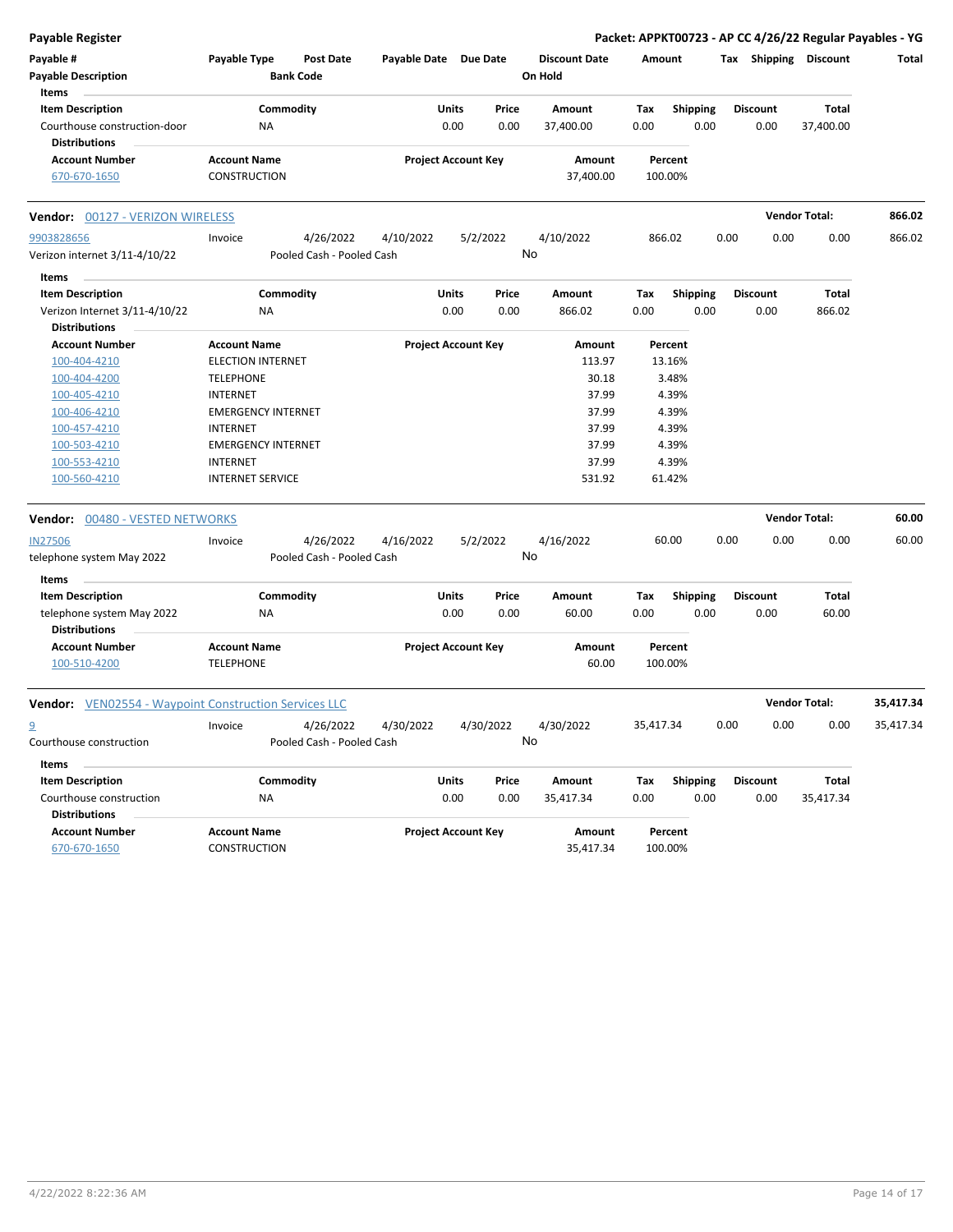## Payable Summary

| <b>Type</b> | Count               | Gross      | Tax  | <b>Shipping</b> | <b>Discount</b> | Total      | <b>Manual Payment</b> | <b>Balance</b> |
|-------------|---------------------|------------|------|-----------------|-----------------|------------|-----------------------|----------------|
| Credit Memo |                     | $-249.57$  | 0.00 | 0.00            | 0.00            | $-249.57$  | 0.00                  | $-249.57$      |
| Invoice     | 75                  | 953.934.78 | 0.00 | 0.00            | 0.00            | 953,934.78 | 0.00                  | 953,934.78     |
|             | <b>Grand Total:</b> | 953,685.21 | 0.00 | 0.00            | 0.00            | 953,685.21 | 0.00                  | 953,685.21     |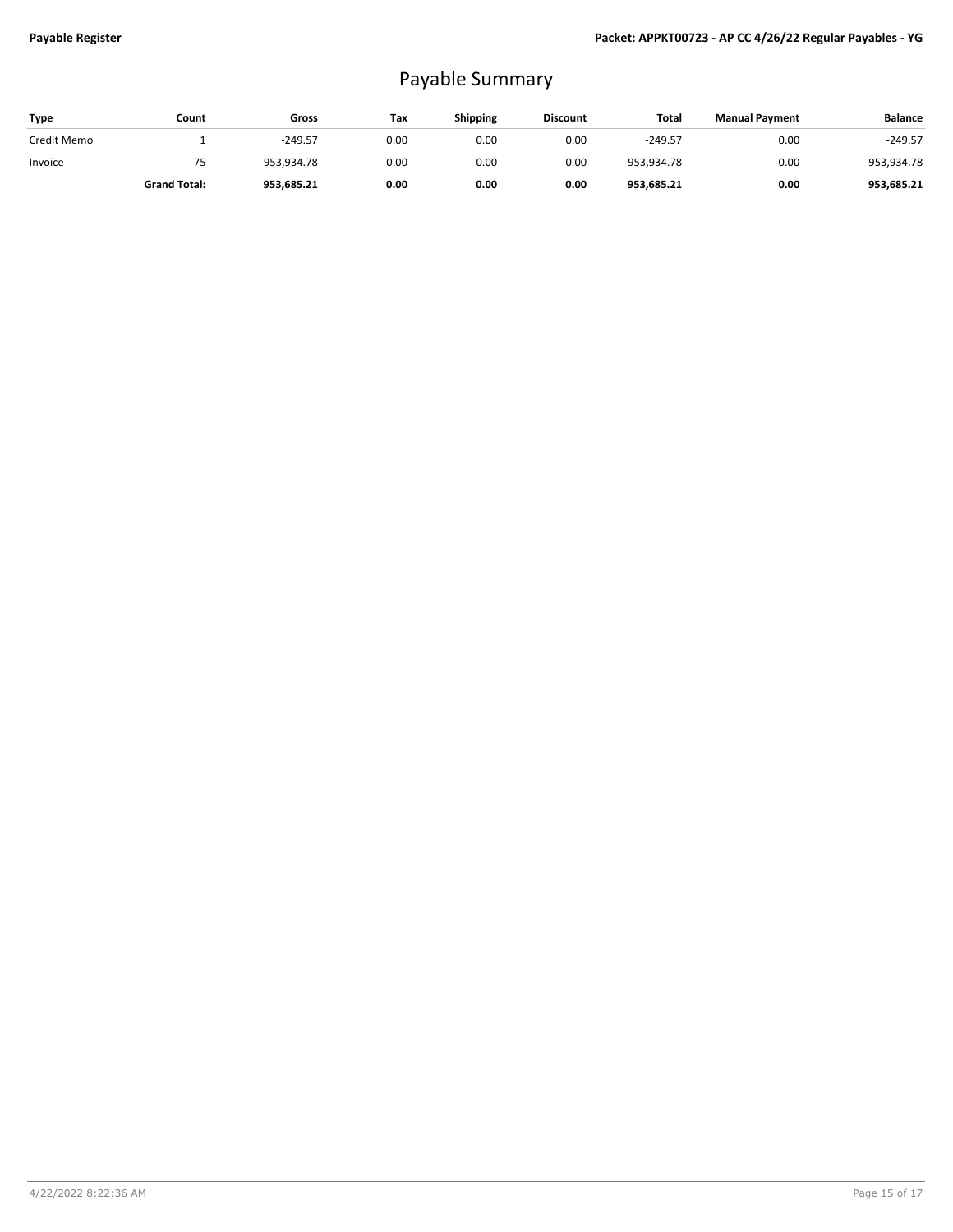## **Account Summary**

| Account                      | Name                                          |        | Amount          |
|------------------------------|-----------------------------------------------|--------|-----------------|
| 100-400-4270                 | OUT OF COUNTY TRAVEL/TRAINING                 |        | 965.56          |
| 100-403-4270                 | OUT OF COUNTY TRAVEL/TRAINING                 |        | 617.92          |
| 100-404-4200                 | <b>TELEPHONE</b>                              |        | 30.18           |
| 100-404-4210                 | <b>ELECTION INTERNET</b>                      |        | 113.97          |
| <u>100-405-4210</u>          | <b>INTERNET</b>                               |        | 37.99           |
| 100-406-4210                 | <b>EMERGENCY INTERNET</b>                     |        | 37.99           |
| 100-409-4060                 | TAX APPRAISAL DISTRICT                        |        | 162,523.73      |
| 100-409-4890                 | <b>COURT COSTS/ARREST FEES</b>                |        | 841.22          |
| 100-410-4530                 | <b>COMPUTER SOFTWARE</b>                      |        | 512.50          |
| 100-425-4660                 | <b>AUTOPSIES</b>                              |        | 570.00          |
| 100-435-4530                 | <b>COMPUTER SOFTWARE</b>                      |        | 538.12          |
| 100-457-4210                 | <b>INTERNET</b>                               |        | 37.99           |
| 100-475-4270                 | OUT OF COUNTY TRAVEL/TRAINING                 |        | 18.14           |
| 100-503-4210                 | <b>EMERGENCY INTERNET</b>                     |        | 37.99           |
| 100-510-3150                 | <b>COPIER RENTAL</b>                          |        | 40.00           |
| 100-510-4200                 | <b>TELEPHONE</b>                              |        | 3,576.75        |
| 100-510-4400                 | UTILITIES ELECTRICITY                         |        | 3,176.10        |
| 100-510-4530                 | <b>COMPUTER SOFTWARE</b>                      |        | 43,204.80       |
| 100-511-4400                 | UTILITIES ELECTRICITY                         |        | 290.62          |
| 100-512-4400                 | UTILITIES ELECTRICITY                         |        | 69.14           |
| 100-513-4400                 | UTILITIES ELECTRICITY                         |        | 455.50          |
| 100-513-4410                 | UTILITIES GAS                                 |        | 109.27          |
| 100-516-4400                 | UTILITIES ELECTRICITY                         |        | 341.19          |
| 100-518-4400                 | UTILITIES ELECTRICITY                         |        | 345.54          |
| 100-540-4170                 | <b>EMS SERVICE</b>                            |        | 63,516.67       |
| 100-540-4400                 | UTILITIES ELECTRICITY                         |        | 219.03          |
| 100-553-4210                 | <b>INTERNET</b>                               |        | 37.99           |
| 100-560-4210                 | <b>INTERNET SERVICE</b><br>PRISONER TRANSPORT |        | 531.92<br>88.00 |
| 100-560-4280                 | R & M AUTOMOBILES                             |        | 91.00           |
| 100-560-4540<br>100-565-4050 | PRISONER MEDICAL                              |        | 15,136.62       |
| 100-573-4811                 | <b>FUNDING CSCD</b>                           |        | 1,466.56        |
| 100-590-4540                 | R&M AUTO                                      |        | 7.50            |
| 100-640-4170                 | OPEN ARMS SHELTER                             |        | 1,000.00        |
| 100-640-4400                 | UTILITIES ELECTRICITY                         |        | 398.80          |
|                              |                                               | Total: | 300,986.30      |
|                              |                                               |        |                 |
|                              | Name                                          |        |                 |
| Account                      |                                               |        | Amount          |
| 210-621-3410                 | <b>R&amp;B MAT. ROCK &amp; GRAVEL</b>         |        | 7,050.84        |
| 210-621-4060                 | TAX APPRAISAL DISTRICT                        |        | 9,342.20        |
| 210-621-4400                 | UTILITY ELECTRICITY                           |        | 109.02          |
| 210-621-4580                 | <b>R&amp;M MACHINERY PARTS</b>                |        | 5,574.65        |
| 210-621-4590                 | R&M MACH. TIRES & TUBES                       |        | 1,350.00        |
|                              |                                               | Total: | 23,426.71       |
|                              |                                               |        |                 |
| <b>Account</b>               | Name                                          |        | Amount          |
| 220-622-4060                 | TAX APPRAISAL DISTRICT                        |        | 10,882.42       |
| 220-622-4400                 | UTILITY ELECTRICITY                           |        | 123.36          |
| 220-622-4580                 | <b>R&amp;M MACHINERY PARTS</b>                |        | 24,301.78       |
| 220-622-4600                 | EQUIPMENT RENTAL/LEASE                        |        | 3,000.00        |
|                              |                                               | Total: | 38,307.56       |
| <b>Account</b>               | Name                                          |        | Amount          |
| 230-623-3410                 | R&B MAT. ROCK & GRAVEL                        |        | 348.51          |
|                              | TAX APPRAISAL DISTRICT                        |        | 16,323.63       |
| 230-623-4060<br>230-623-4580 | <b>R&amp;M MACHINERY PARTS</b>                |        |                 |
|                              |                                               |        | 8,999.53        |